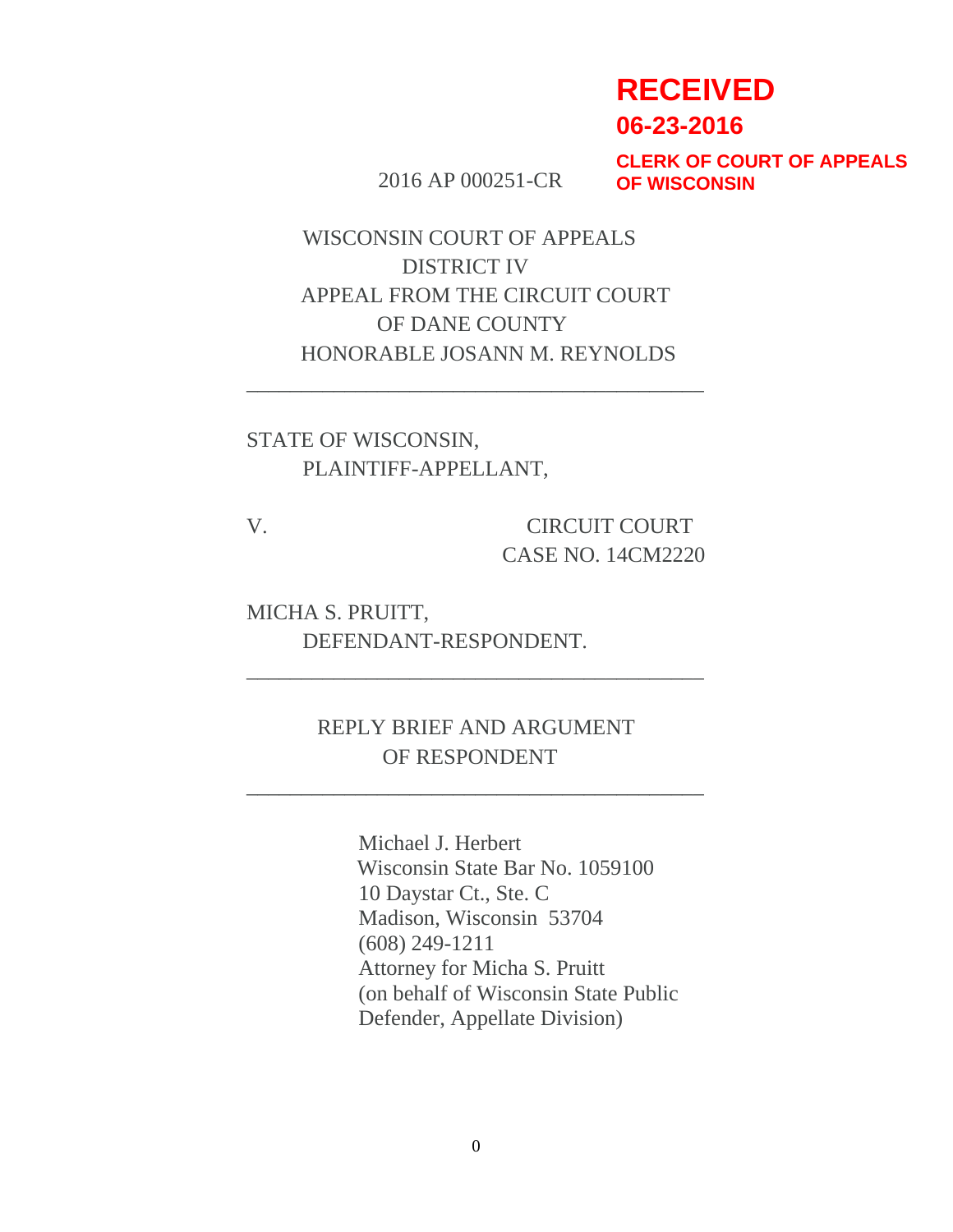# TABLE OF CONTENTS

|    | Question/Issue Presented for Review4                                                                                                                 |
|----|------------------------------------------------------------------------------------------------------------------------------------------------------|
|    | Statement on Oral Argument and Publication4                                                                                                          |
|    |                                                                                                                                                      |
|    | 1. Wis. Stats. § 967.08 is inapplicable to the<br>question of whether a witness for the defense<br>may appear and testify by telephone in a jury     |
|    | 2. The trial court properly relied on the more<br>specific statute, Wis. Stats. § 906.11, in<br>resolving the question presented                     |
| 3. | The trial court did not erroneously exercise its<br>discretion in permitting the defnse witness to<br>testify by telephone pursuant to Wis. Stats. § |
|    | 4. The court properly found that the state did not<br>establish good cause for not allowing the<br>defense witness to appear and testify by          |
| 5. | The remaining arguments submitted by<br>the State are unconvincing24                                                                                 |
|    |                                                                                                                                                      |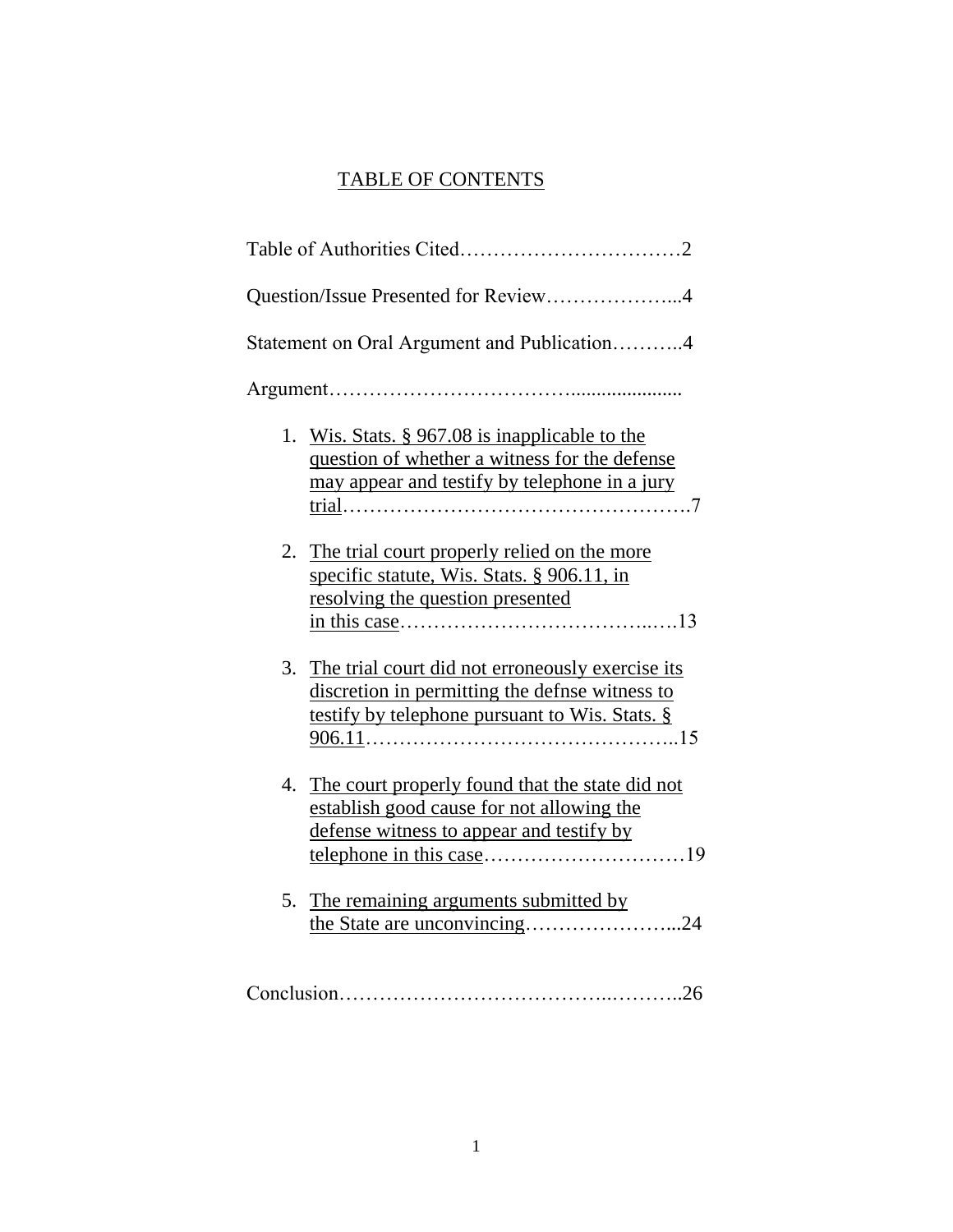| Certification of Brief Compliance with      |
|---------------------------------------------|
| Electronic Filing Certification pursuant to |
| Certification of Appendix Compliance with   |
| Appendix                                    |

Document B……….Motion Hearing Transcript (2/4/16)

# TABLE OF AUTHORITIES CITED

# **Cases**

| California v. Trombetta, 467 U.S. 479, 485, 104 S.Ct.          |
|----------------------------------------------------------------|
|                                                                |
|                                                                |
| Chambers v. Mississippi, 410 U.S. 284, 302, 93 S.Ct.           |
|                                                                |
|                                                                |
| <u>Phelps v. Physicians Ins. Co. of Wisconsin, 2009 WI 74,</u> |
| $\frac{136}{319}$ Wis.2d 1, 768 N.W.2d 615 (2009)5,6           |
|                                                                |
| State ex rel. Kalal v. Circuit Court for Dane County,          |
| 2004 WI 58, ¶45, 271 Wis. 2d 633, 681 N.W.2d 110               |
|                                                                |
|                                                                |
| State v. Shanks, 2002 WI App 93, 253 Wis.2d 600,               |
|                                                                |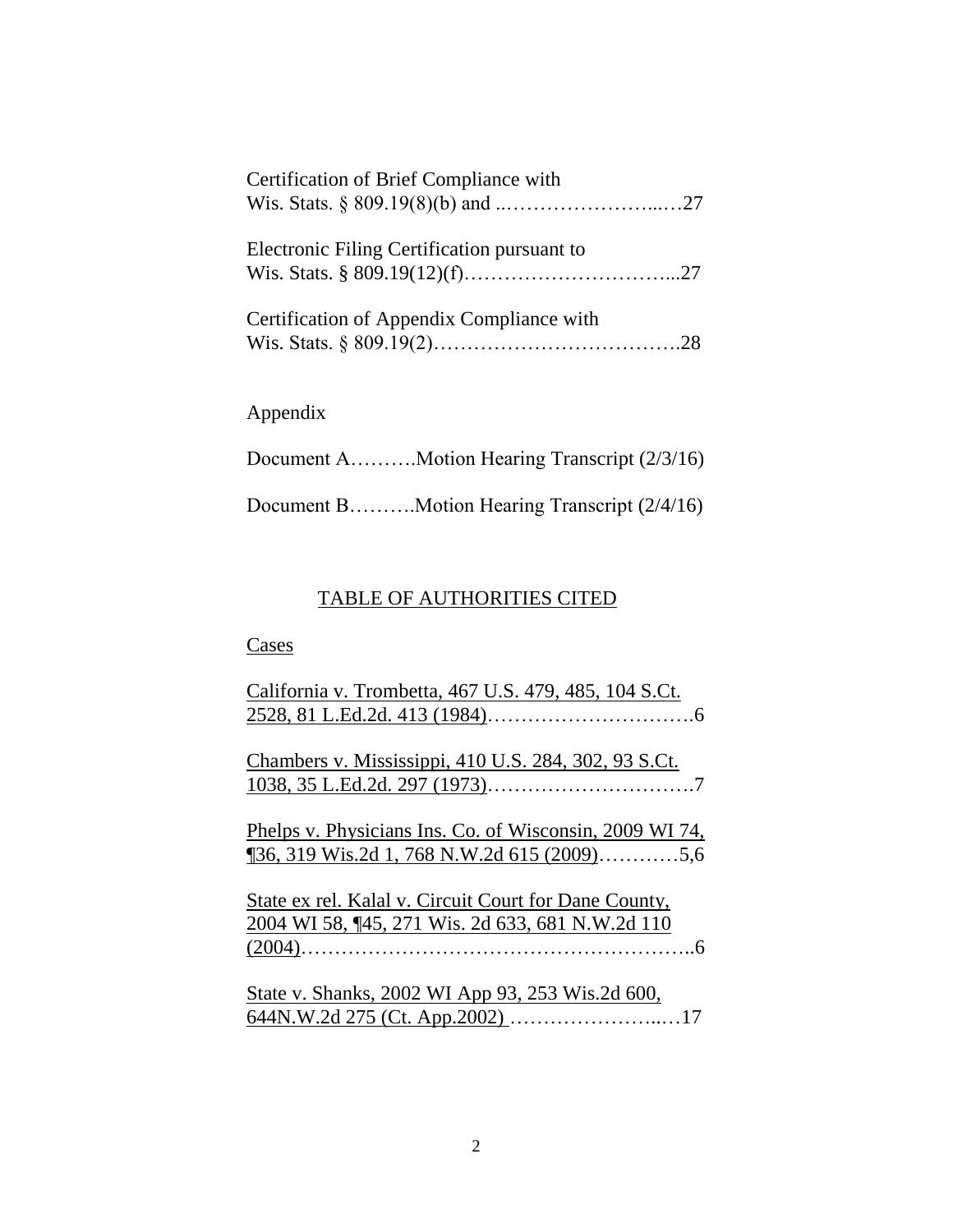| State v. Smith, 2002 WI App 118, 16, 254 Wis.2d 654, |  |
|------------------------------------------------------|--|
|                                                      |  |

| State v. Vennemann, 108 Wis. 2d 81, 508 N.W. 2d 404 |  |
|-----------------------------------------------------|--|
|                                                     |  |

# **Statutes**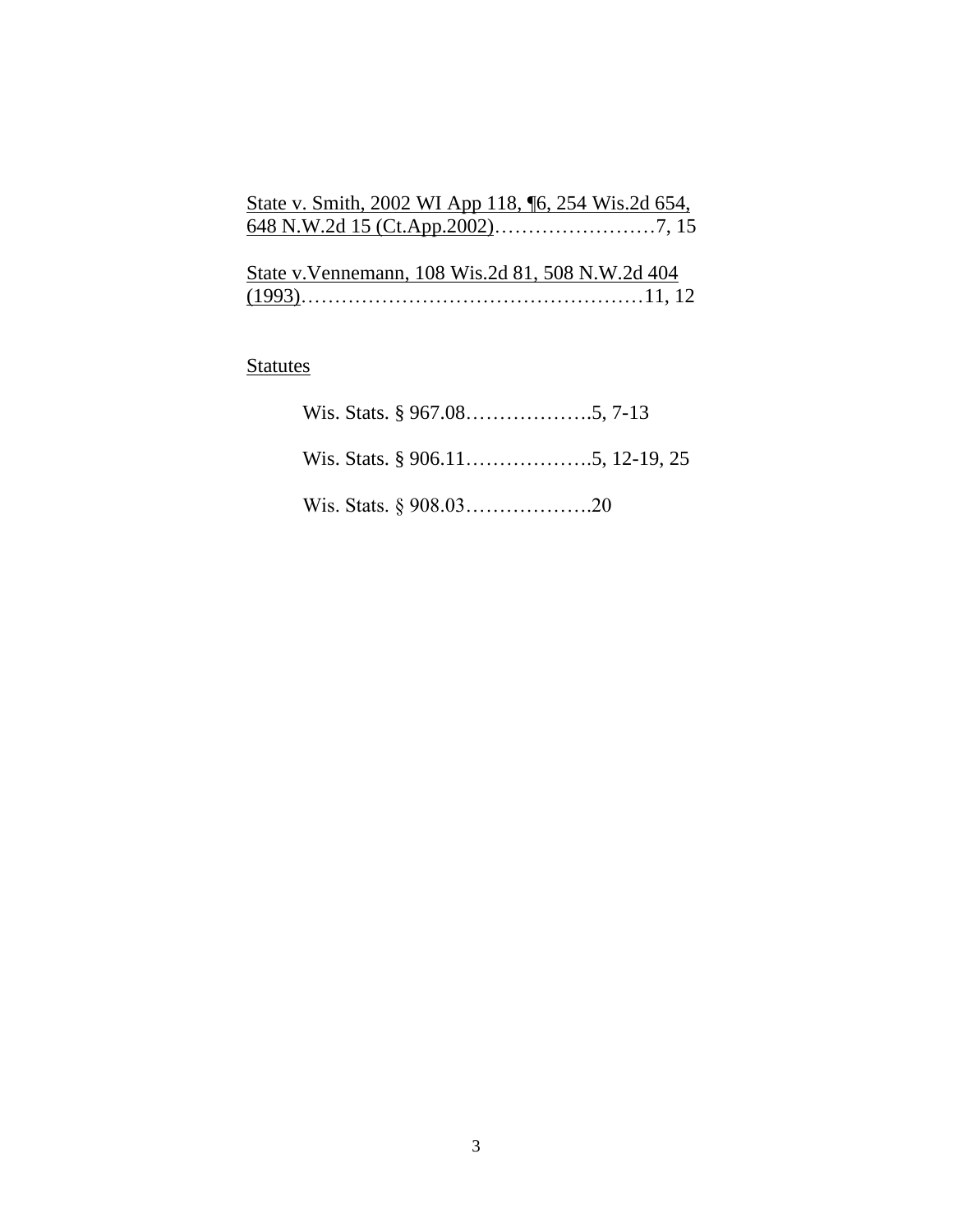#### ISSUE/QUESTION PRESENTED FOR REVIEW

Whether the circuit court erred in ruling that Ms. Pruitt's defense witness could appear and testify by telephone at her criminal jury trial.

Ms. Pruitt submits that the circuit court did not err, and properly concluded that Ms. Pruitt's witness could testify by telephone pursuant to Wis. Stats. § 906.11

## STATEMENT OF REASONS FOR ORAL ARGUMENT AND PUBLICATION

Ms. Pruitt does not request oral argument. Ms. Pruitt recommends that the opinion be published in order to provide guidance for future trial courts in resolving the question presented.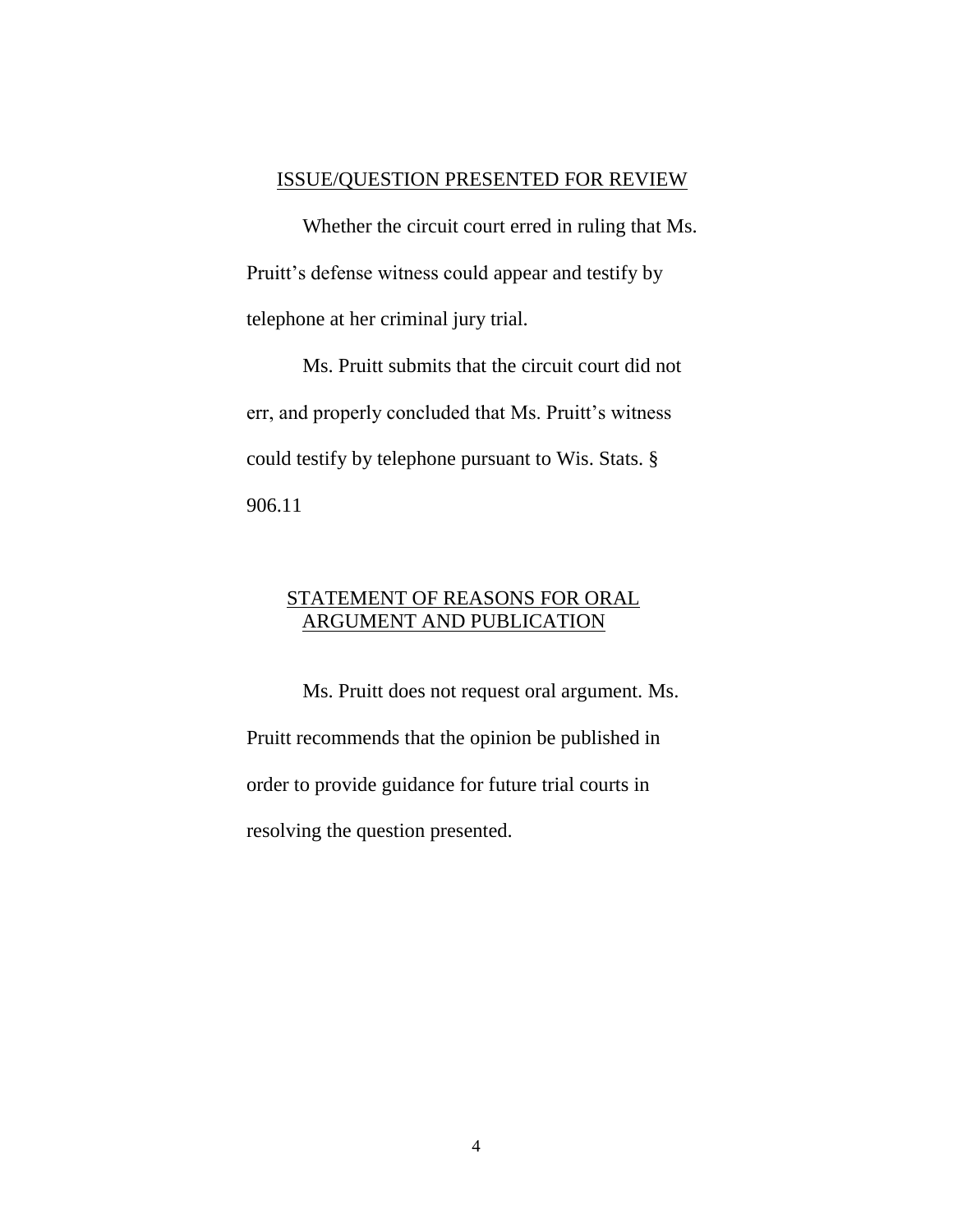#### QUESTION/ISSUE FOR REVIEW

I. Whether the circuit court erred in ruling that Ms. Pruitt's defense witness could testify by telephone in her criminal jury trial.

#### A. Summary of the Argument

The circuit court properly concluded that Ms. Pruitt's defense witness could testify by telephone at her criminal jury trial. The circuit court properly ruled that Wis. Stats. § 967.08 does not prohibit such testimony. The court properly concluded that permitting the witness to testify by telephone is within the court's discretion pursuant to Wis. Stats. § 906.11. The circuit court did not abuse its discretion in so ruling, and the State failed to demonstrate good cause why such testimony should not be allowed in this case.

#### B. Standard of Review

The interpretation and application of statutes are questions of law that the court of appeals reviews independently. Phelps v. Physicians Ins. Co. of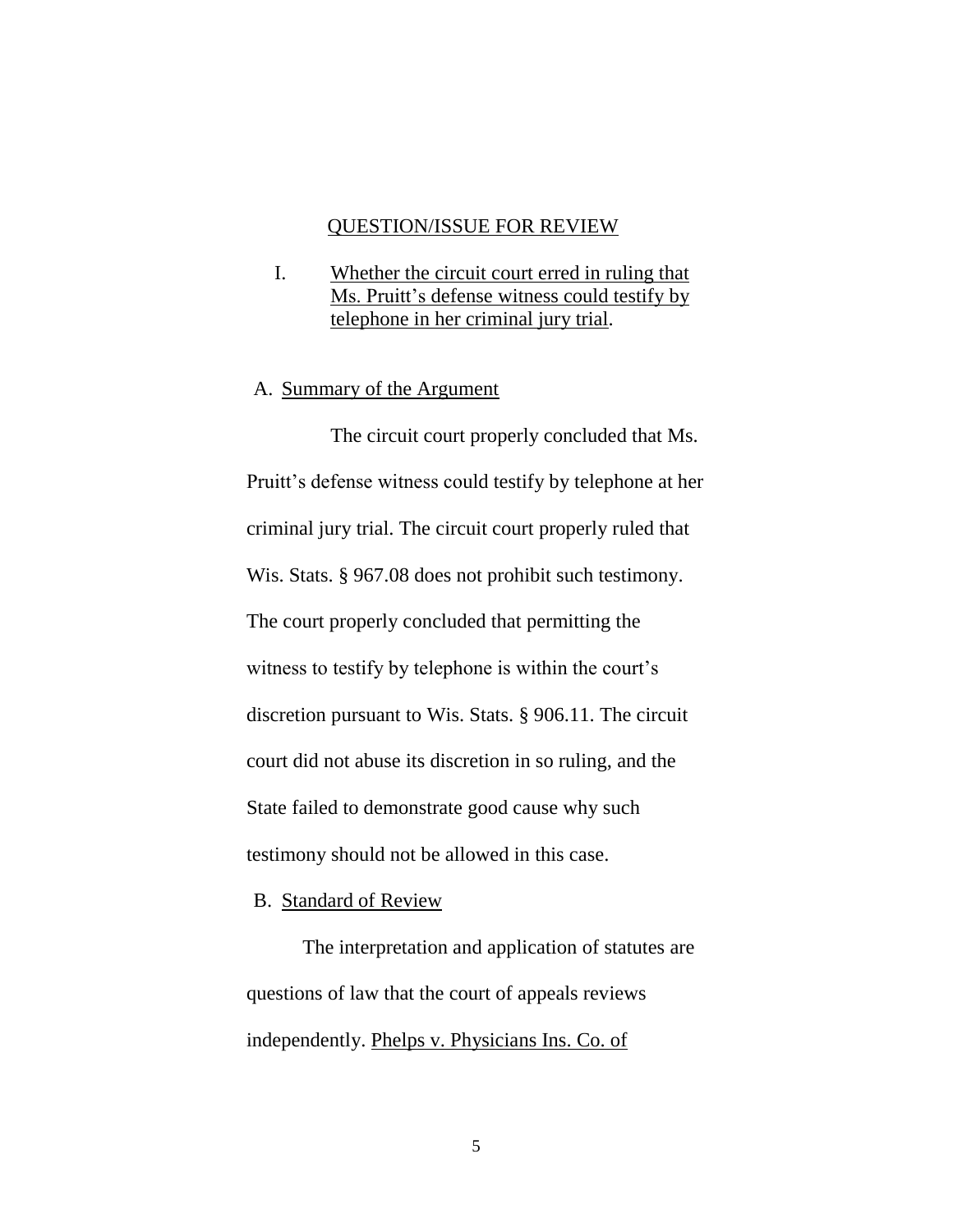Wisconsin, 2009 WI 74, ¶36, 319 Wis.2d 1, 768 N.W.2d 615 (2009). Statutory language is given its common, ordinary, and accepted meaning, except that technical or specially defined words or phrases are given their technical or special definitional meaning. State ex rel. Kalal v. Circuit Court for Dane County, 2004 WI 58, ¶45, 271 Wis. 2d 633, 681 N.W.2d 110 (2004). The court of appeals must construe a statute in the context in which it is used, not in isolation but as part of a whole, in relation to the language of surrounding or closely related statutes, and reasonably, to avoid absurd or unreasonable results. State ex rel. Kalal v. Circuit Court for Dane County, 2004 WI 58, ¶45, 271 Wis. 2d 633, 681 N.W.2d 110 (2004).

C. Relevant Law

Fundamental fairness requires that criminal defendants be afforded a meaningful opportunity to present a complete defense. California v. Trombetta, 467 U.S. 479, 485, 104 S.Ct. 2528, 81 L.Ed.2d. 413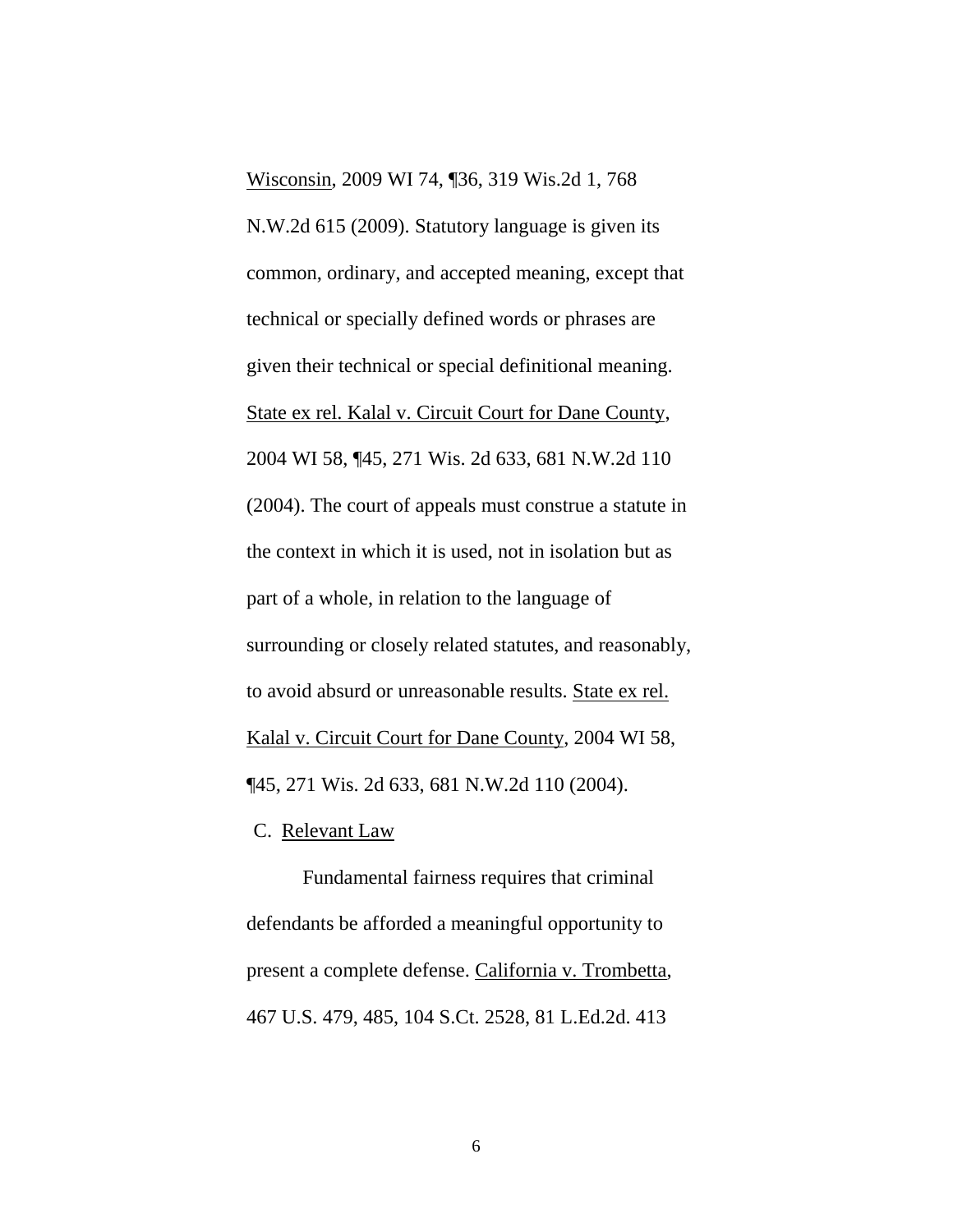(1984). Few rights are more fundamental than that of an accused to present witnesses in her own defense.

Chambers v. Mississippi, 410 U.S. 284, 302, 93 S.Ct.

1038, 35 L.Ed.2d. 297 (1973). In the exercise of this right, the accused must comply with established rules of procedure and evidence designed to assure both fairness and reliability in the ascertainment of guilt and innocence. State v. Smith, 2002 WI App 118, ¶6, 254 Wis.2d 654, 648 N.W.2d 15 (Ct.App.2002).

- D. Argument
	- 1. Wis. Stats. § 967.08 is inapplicable to the question of whether a witness for the defense may appear and testify by telephone in a jury trial.

In its argument and brief, the State submits that Wis.Stats. § 967.08 prohibits telephonic testimony at a criminal jury trial. (Brief of Appellant, p.8). The State argues that the rules of statutory construction require the court to conclude, based on the plain language of the statute, that Wis. Stats. § 967.08 prohibits a witness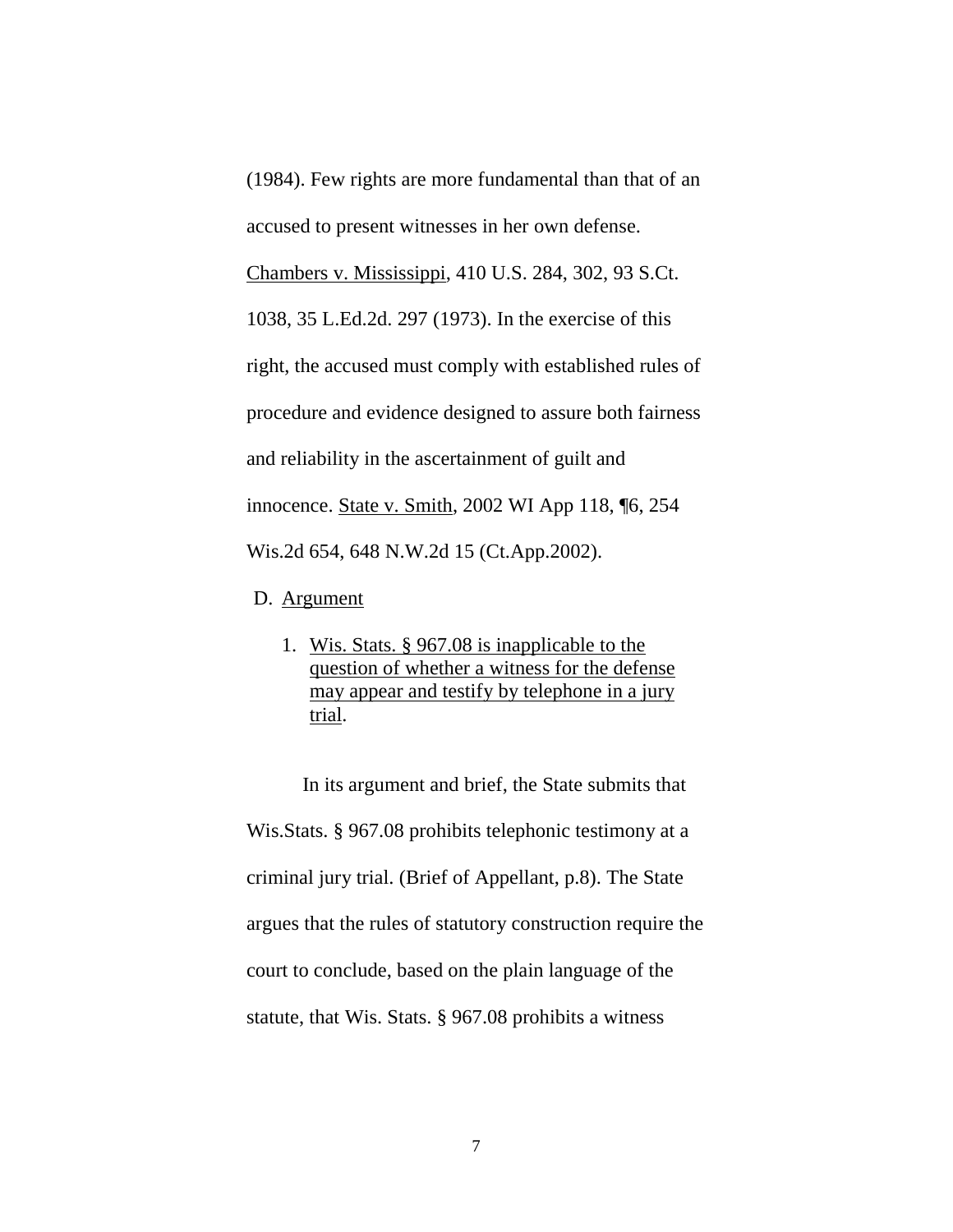from testifying by telephone at a jury trial. (Brief of Appellant, p.22).

Ms. Pruitt would submit that the plain language of Wis. Stats. § 967.08 neither expressly authorizes nor prohibits a defense witness in a criminal jury trial from testifying by telephone. Further, Ms. Pruitt would respectfully submit that Wis. Stats. § 967.08 does not apply to the issue raised in this case, and accordingly does not prohibit telephone testimony in a criminal jury trial by its plain language or any other rule of statutory construction.

Wis. Stats. § 967.08 sets forth the standards/criteria for conducting certain *proceedings* by telephone. It is one section contained in Chapter 967, entitled "Criminal Procedure – General Provisions." The provisions range from those which describe the scope for court commissioners to act as judges to those setting forth requirements that counties provide waiting areas for victims during court hearings.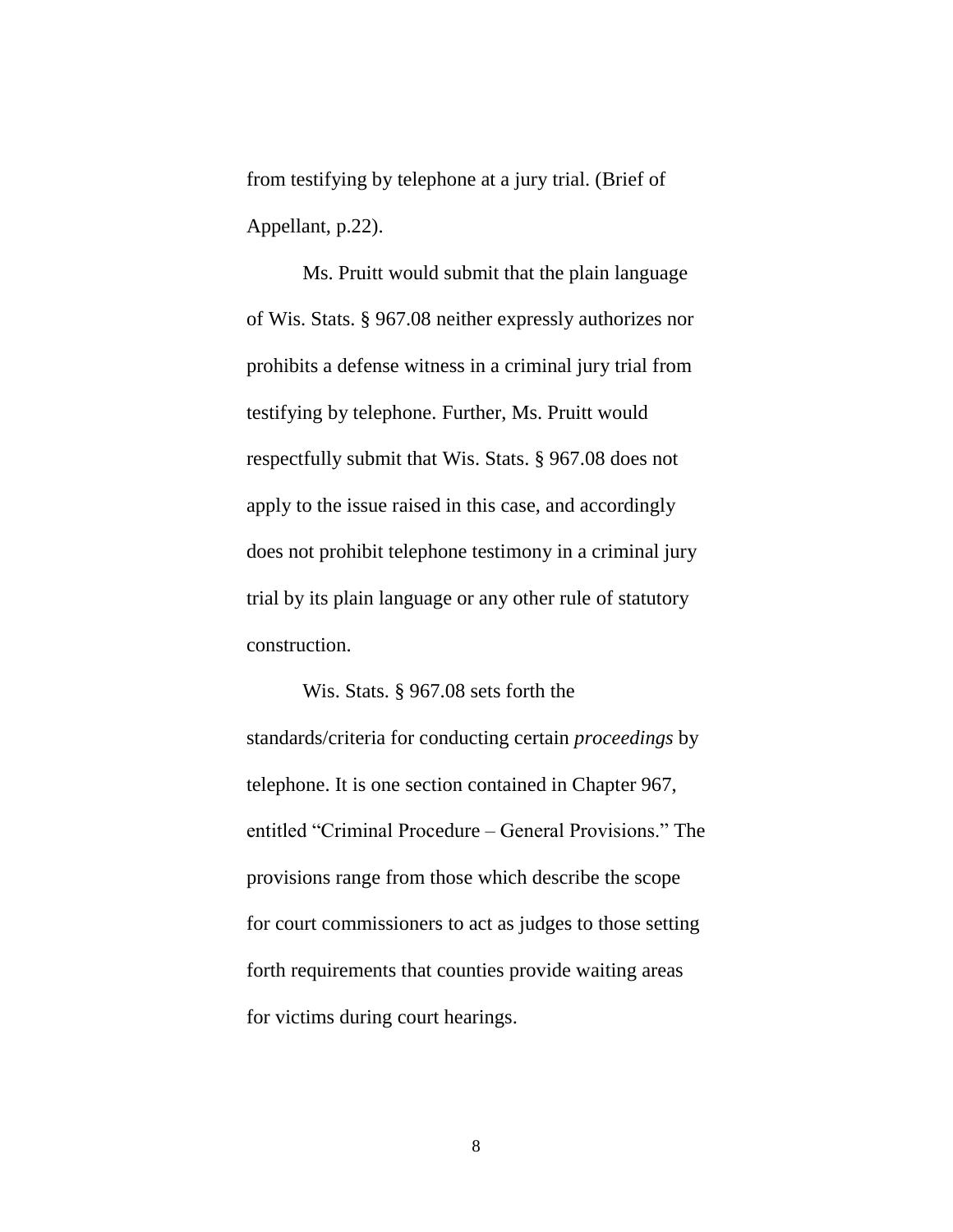Sec. 967.08 provides that under certain circumstances, certain stages of criminal procedure may be conducted by telephone. Those include initial appearances, arraignments, waivers, and certain nonevidentiary motion hearings.

In contrast to the types of hearings and proceedings covered by the scope of Wis. Stats. § 967.08, the testimony of a witness at a criminal jury trial is not itself a proceeding. The testimony of a single witness at a trial is a singular, discrete part of the whole proceeding, but it is not itself a proceeding. As the State notes in its brief, language is to be given its common, ordinary, and accepted meaning. (Brief of Appellant, p.8). The common and ordinary meaning of 'proceeding' describes an entire event or happening, not the individual parts that comprise it.

As the State further notes in its brief, context and purpose are important in discerning the meaning of a statute. (Brief of Appellant, p.9). The context and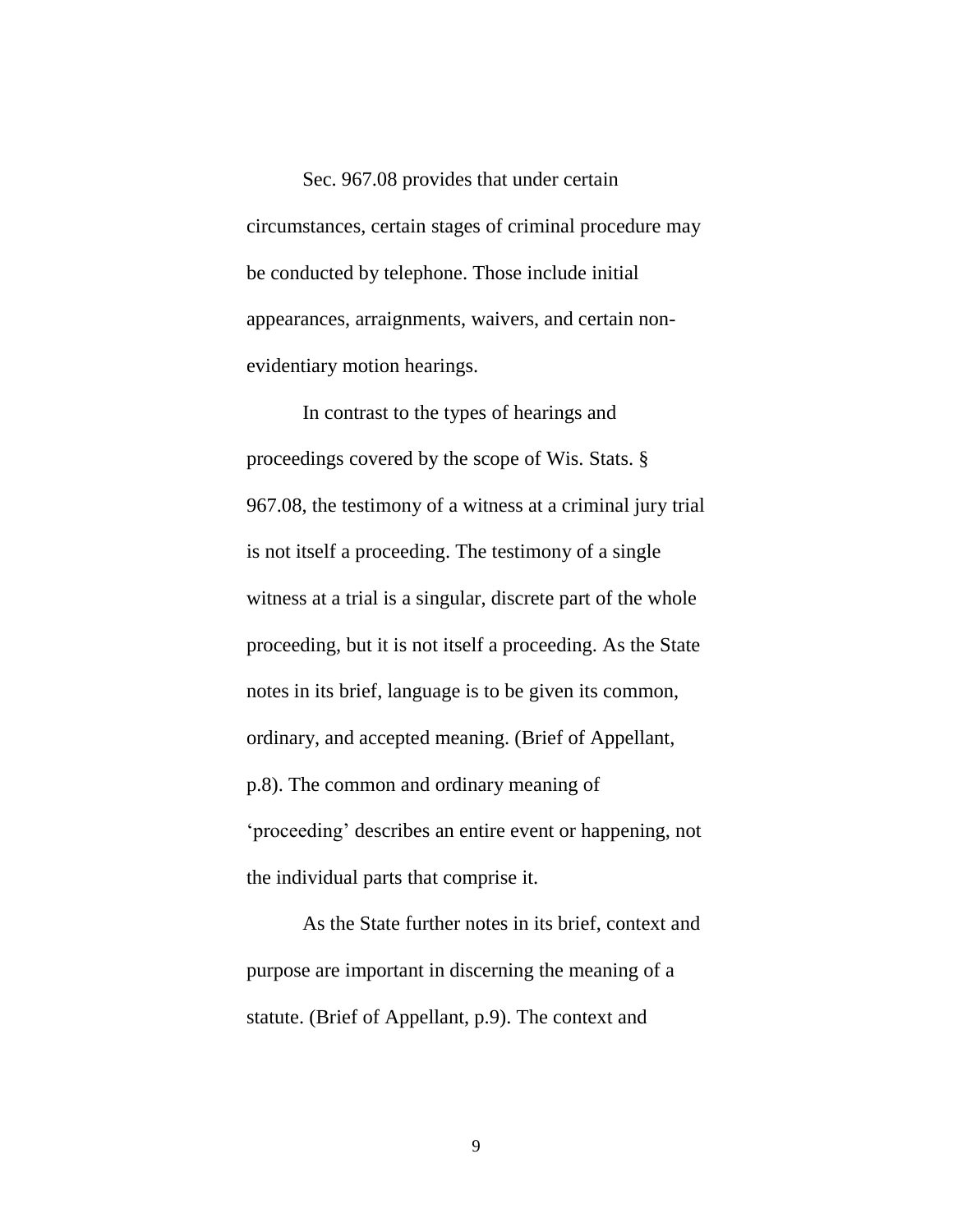purpose of Wis. Stats. § 967.08 indicates that its scope encompasses entire hearings. As part of a chapter on general criminal procedure, the purpose of Wis. Stats. § 967.08 is aimed at certain events in the conduct of criminal procedure that may be conducted by telephone absent good cause to the contrary. That provision, however, arguably has no application to resolving a narrower, more discrete question as to how the testimony of a defense witness at a criminal trial may be received.

The State raises the argument that the principle of *expressio unius est exclusio alterius* requires that Wis. Stats. § 967.08 be construed to prohibit telephone testimony at a jury trial. The argument goes that since the statute enumerates certain proceedings that may be conducted by telephone and does not include telephone testimony at a jury trial as one of the enumerated proceedings, the statute must be construed to prohibit such testimony. (Brief of Appellant, p.11-13).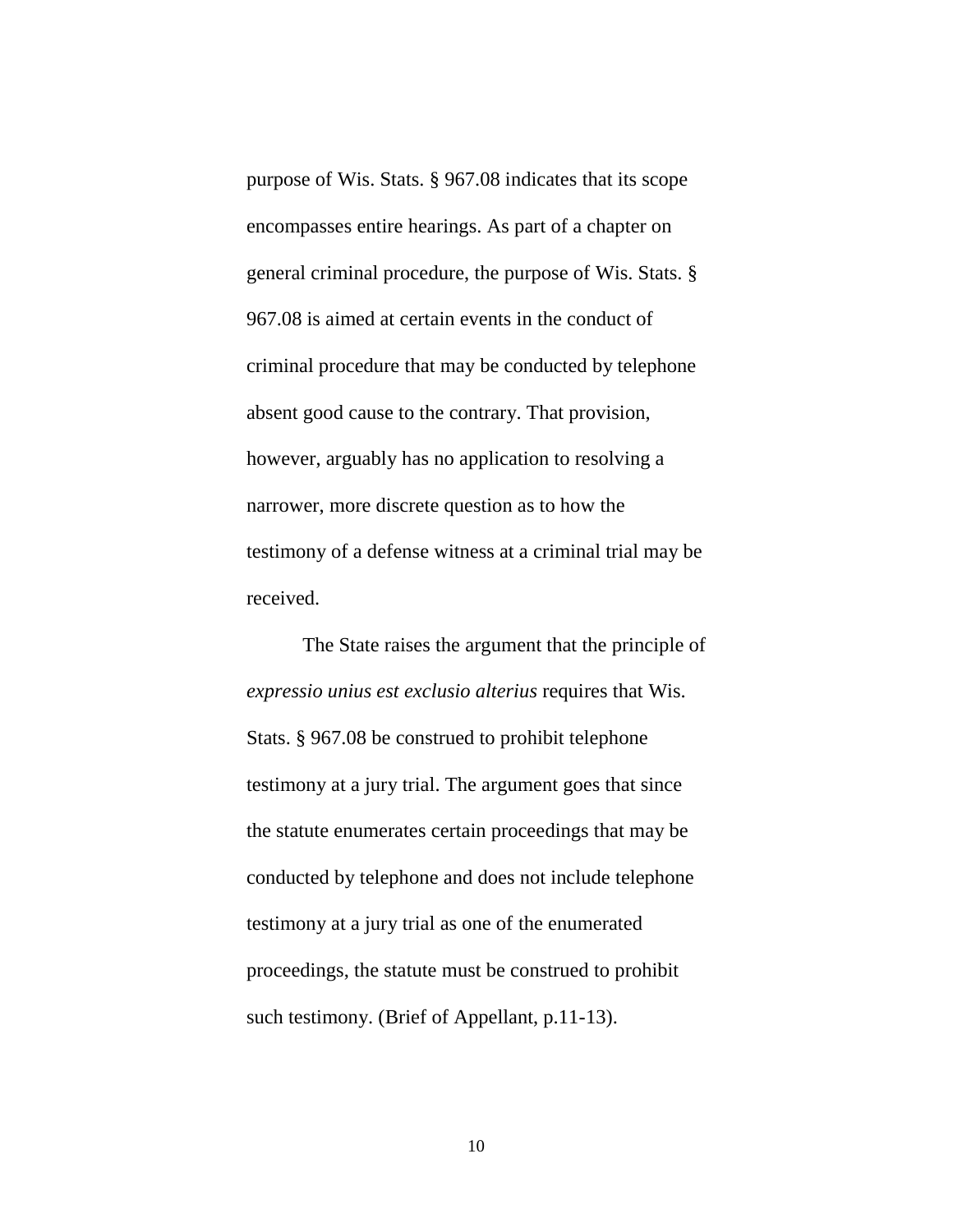However, if that principle is applied logically, the conclusion would be that *entire jury trials* cannot be conducted over the telephone, not that telephone testimony from a single trial witness is prohibited. Since Wis. Stats. § 967.08 discusses whether certain entire proceedings may be conducted by telephone, the only alternatives that need be excluded from consideration under the principle of *expressio unius est exclusio alterius* would likewise be entire proceedings.

Ms. Pruitt agrees that *expressio unius est exclusio alterius* functions to prohibit entire jury trials from being conducted by telephone under Wis. Stats. § 967.08. It does not, however, have any bearing on narrower question of whether a defense witness at a jury trial can appear and testify by telephone.

The court's decision in State v.Vennemann, 108 Wis.2d 81, 508 N.W.2d 404 (1993), is consistent with the argument that Wis. Stats. § 967.08 applies to whole proceedings rather than their component parts. The issue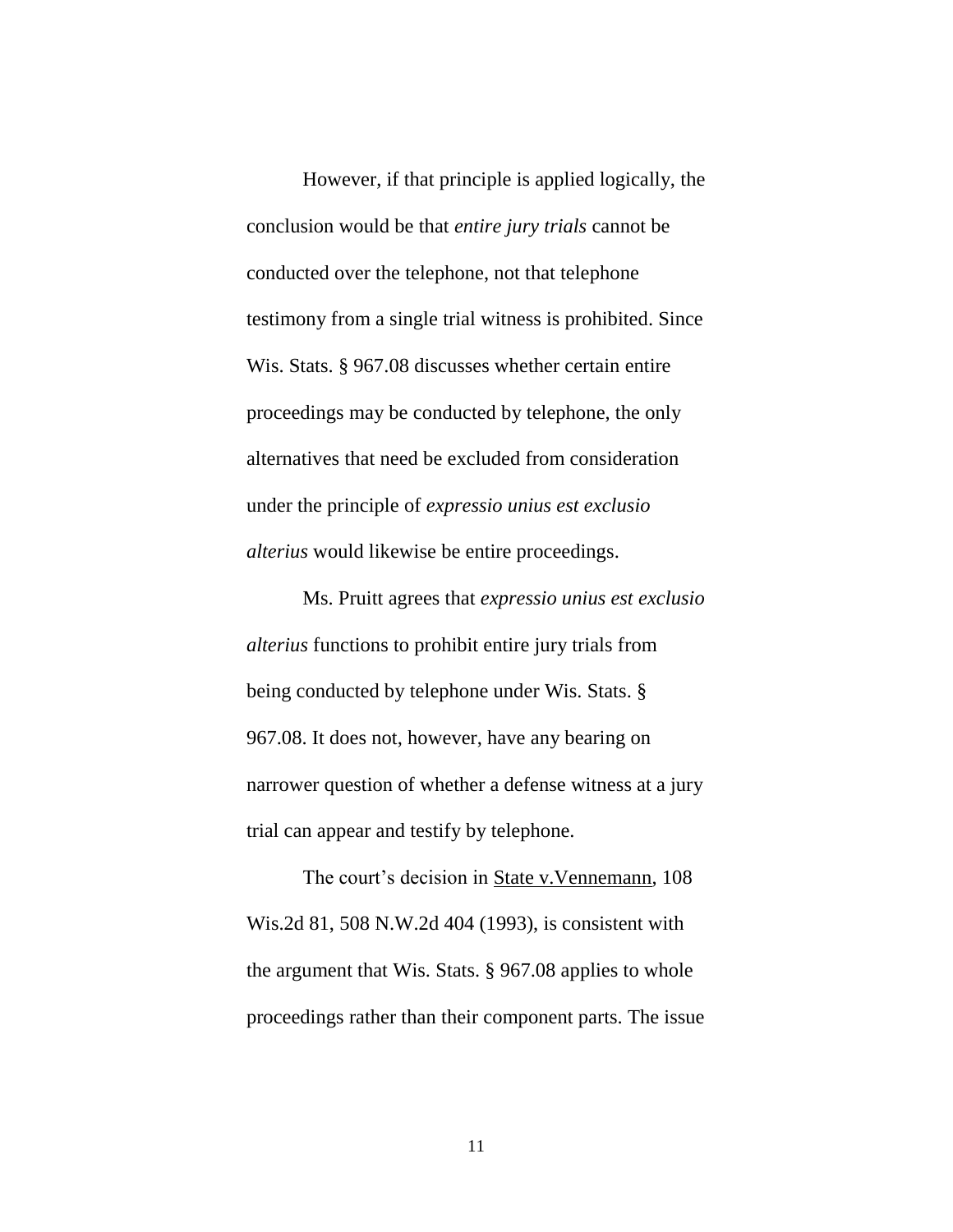in Vennemman involved an entire proceeding – a postconviction motion hearing. The pressing issue in Vennemann was whether the defendant had the right to be personally/physically present at a postconvction hearing. The court's conclusion that Vennemann had a right to be present and that Wis. Stats. § 967.08 did not authorize his telephonic appearance is in no way contrary to the proposition that it was proper to determine that Ms. Pruitt's defense witness could testify be telephone at the jury trial in this case. The issue presented here was not discussed or contemplated in Vennemann.

For the reasons set forth, Ms. Pruitt would respectfully submit that neither the plain reading of Wis. Stats. § 967.08 nor the case(s) cited by the State prohibit a defense witness from testifying by telephone at a criminal jury trial.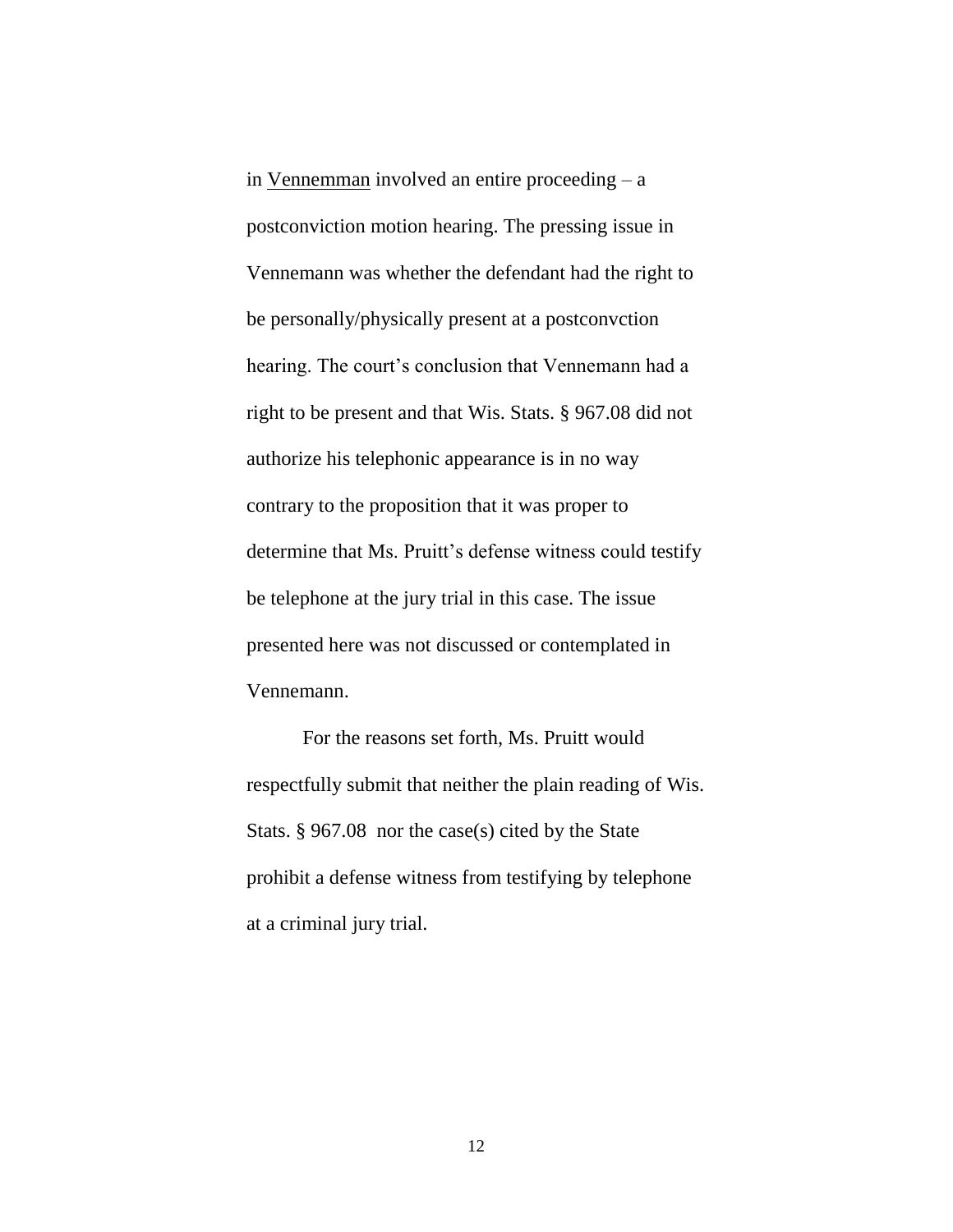## 2. The trial court properly relied on the more specific statute, Wis. Stats. § 906.11, in resolving the question presented in this case.

The circuit court properly relied on the more specific Wis. Stats. § 906.11 in reaching the decision to allow Ms. Pruitt's witness to testify by telephone.

Ms. Pruitt would respectfully submit that  $\S$ 967.08 is not the more specific statue, despite containing the word "telephone" in its title. As discussed *supra,* the scope and application of § 967.08 covers entire proceedings that may be conducted by telephone as part of criminal procedure.

In contrast, Wis. Stats. § 906.11 specifically refers to the mode/manner in which interrogations of witnesses occur. As a part of the Rules of Evidence, there is no dispute that § 906.11 applies to criminal jury trials.

Wis. Stats. § 906.11 specifically addresses the question raised in this case – the appropriate manner/mode for the interrogation of a witness;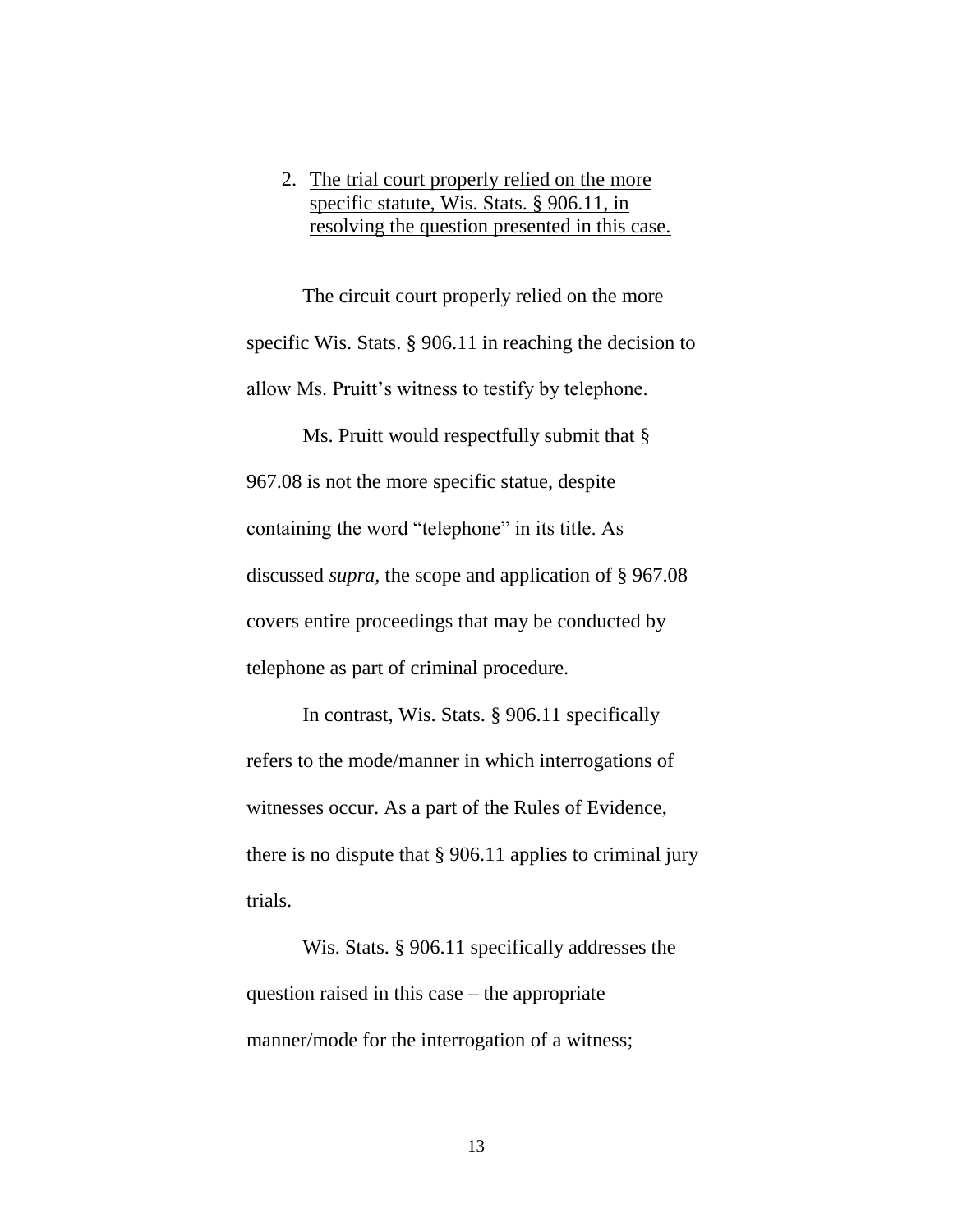specifically whether the interrogation may be conducted in a telephonic manner.

The State argues that § 906.11 does not resolve the question because it is the less specific statute, merely giving the trial court "broad, but general, discretion over the presentation of evidence in criminal proceedings." (Brief of Appellant, p.23). Ms. Pruitt would respectfully submit that § 906.11 reaches more narrowly than that - to specifically provide the court with discretion in determining the manner in which interrogations of witnesses, such as the crossexamination of a defense witness, are conducted.

In this case, the court properly applied the correct statutory provision in resolving the question presented – the appropriate mode of interrogation of a defense witness in a criminal jury trial. The State asserts that the trial court erred and "disregarded that the more specific statute controls." (Brief of Appellant, p.23).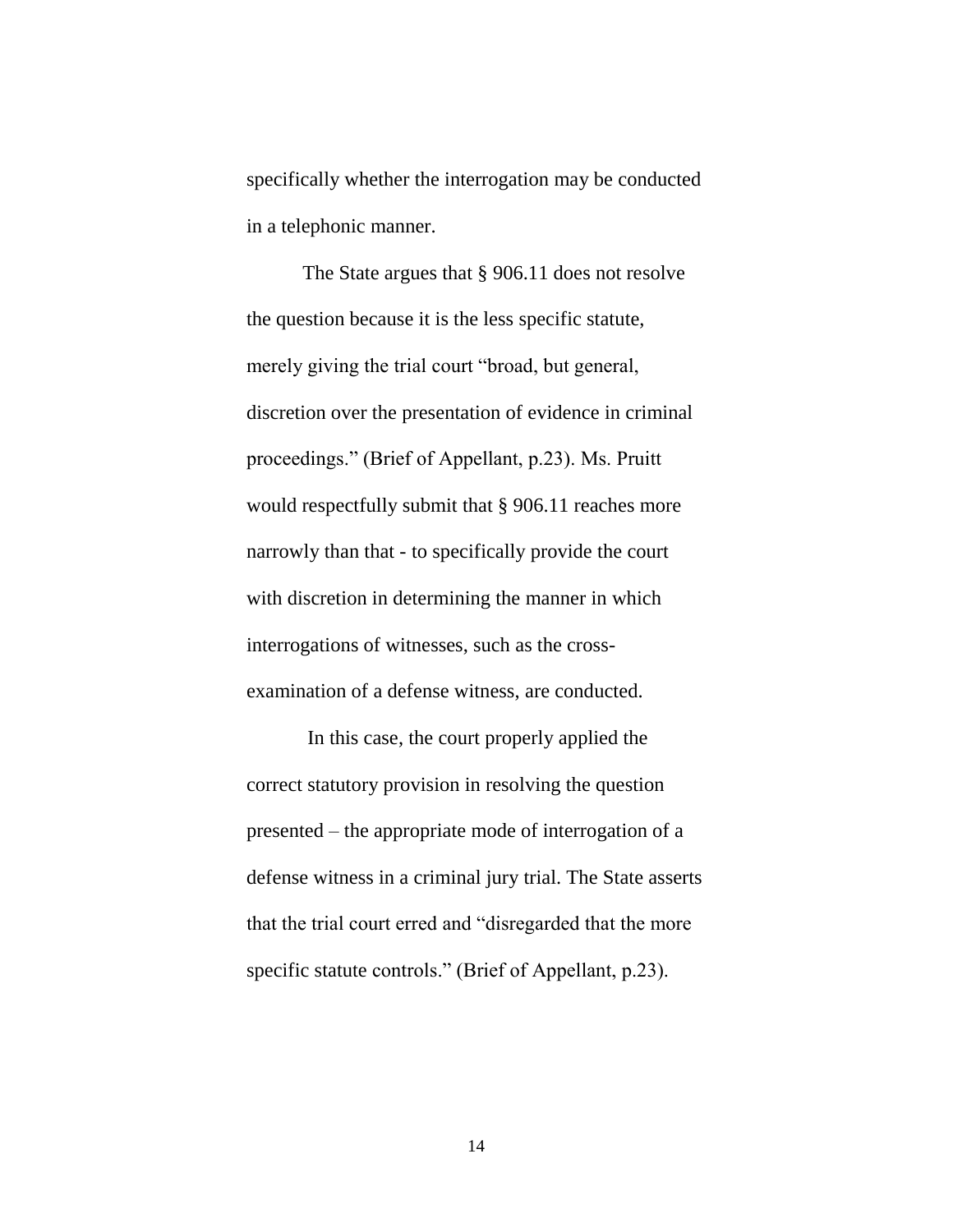For the reasons set forth, Ms. Pruitt would submit that the trial court did in fact follow the principle that the more specific statute controls when two statutes are in conflict. Wis. Stats. § 906.11 is the more specific statute, and the court properly relied on it in resolving the question presented.

3. The trial court did not erroneously exercise its discretion in permitting the defnse witness to testify by telephone pursuant to Wis. Stats. § 906.11.

Determining that Wis. Stats. § 906.11 applies does not completely resolve the question presented in this case.

The State notes in its brief that although the trial court has broad discretion under the rules of evidence, that discretion is not unfettered. (Brief of Appellant, p.22, citing State v. Smith, 2002 WI App 118, ¶15, 254 Wis.2d 654, 648 N.W.2d 15 (Ct.App.2002)). Ms. Pruitt submits that the trial court did not erroneously exercise its discretion in determining that the defense witness be permitted to testify by telephone.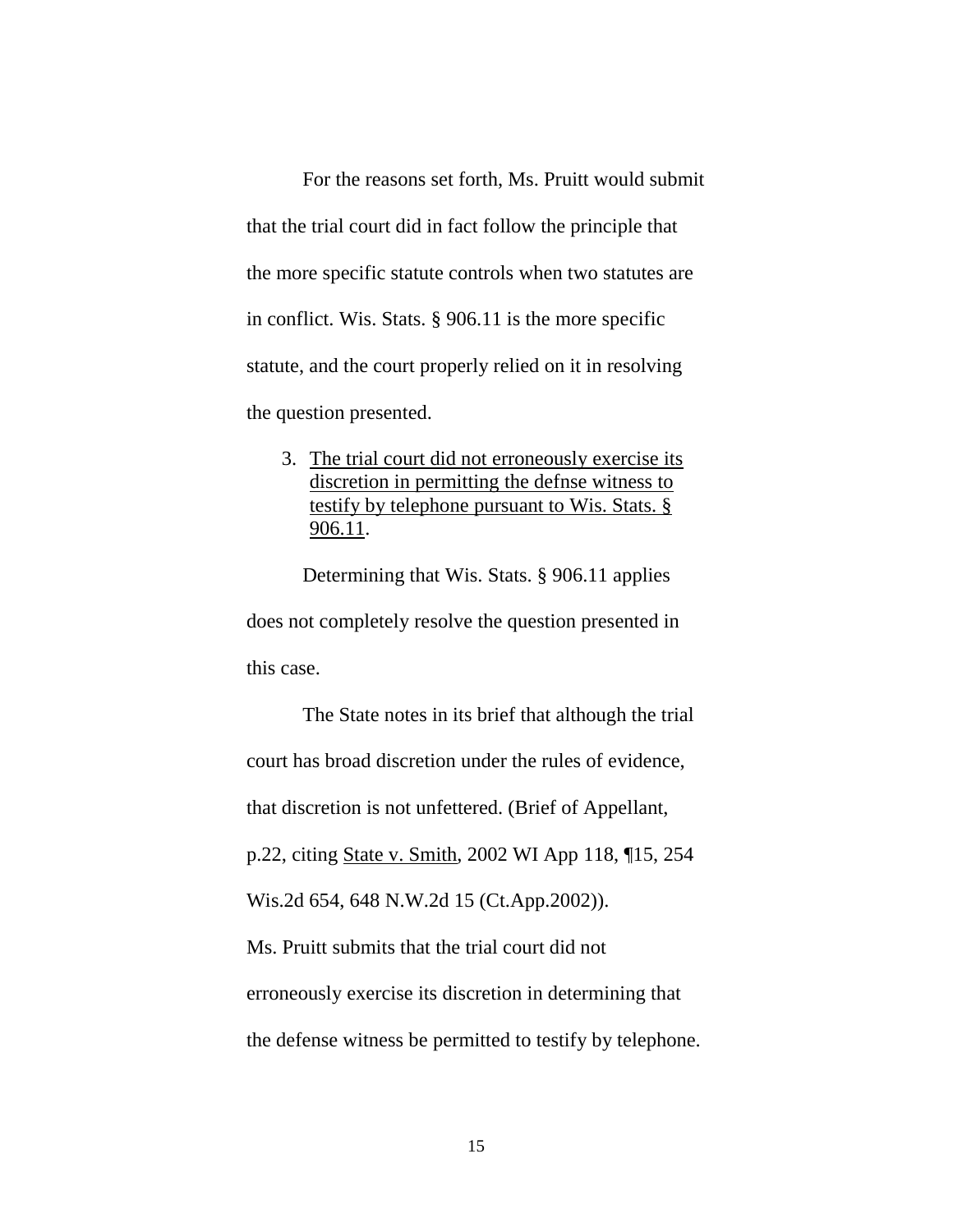In explaining the basis for its decision, the court noted that this case had been on the calendar since 2014. (DOC 41:9; Appendix B:9). The court further noted that a jury had already been impaneled. (DOC 41:9; Appendix B:9). The court explained that it did not believe that having the witness testify by telephone would have any impact on whether the state could satisfy its burden of proof. (DOC 41:9; Appendix B:9). The court further explained its belief that the state's objection to proceeding with the witness testifying by telephone was interfering with the overall question of determining guilt or innocence. (DOC 41:9-10; Appendix B:9-10).

The trial court properly exercised its discretion under Wis. Stats. § 906.11. In order to avoid needless consumption of time and inconvenience to the jury, the court ruled that the mode of interrogation for a single defense witness would be by telephone. The court explained why it did not believe that its ruling would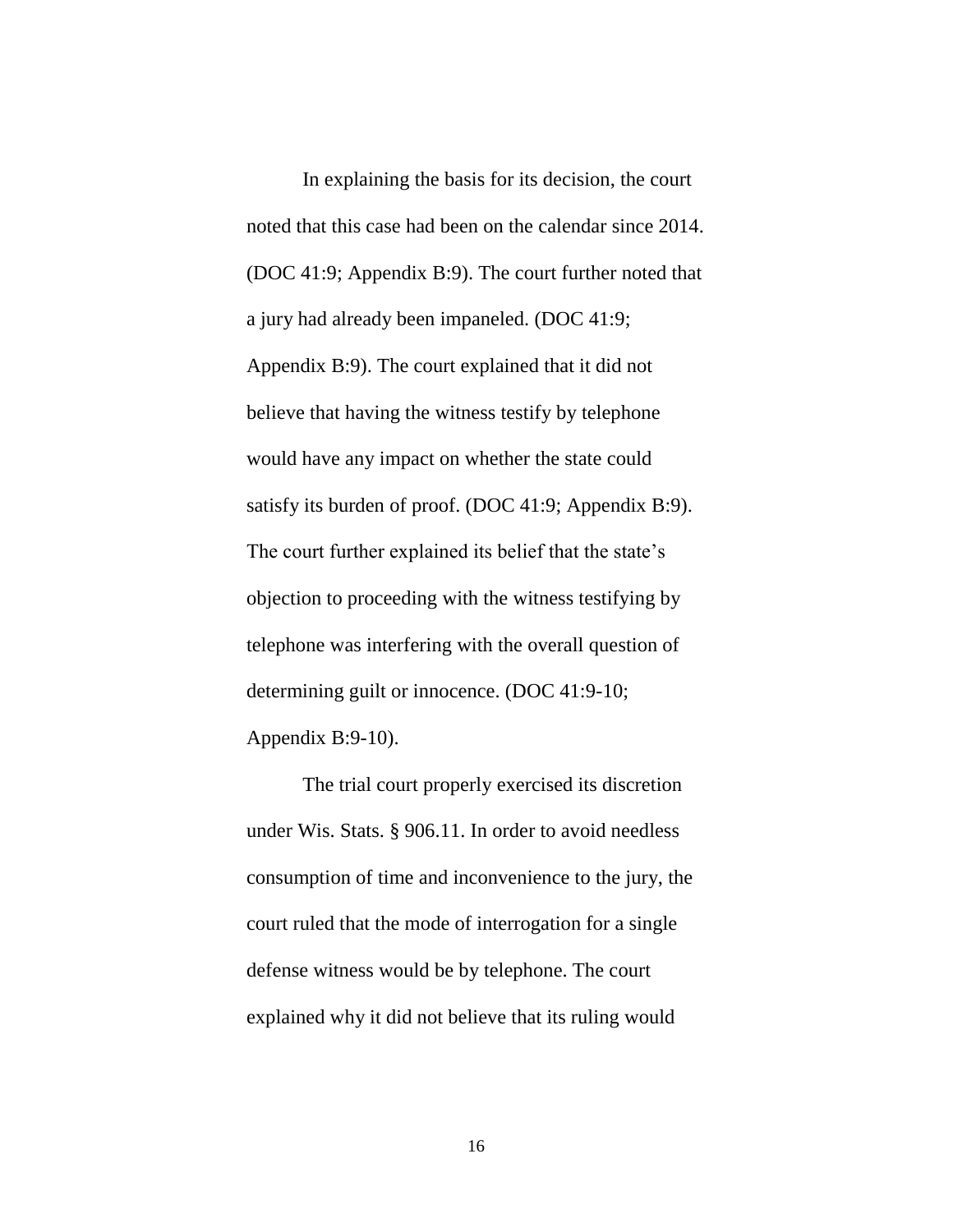prevent an effective ascertainment of the truth, and further explained that a ruling to the contrary – barring the telephone testimony – would have such an effect by delaying the timely procedure of the trial.

An example of an appropriate exercise of discretion under Wis. Stats. § 906.11, is found in State v. Shanks, 2002 WI App 93, 253 Wis.2d 600, 644N.W.2d 275 (Ct. App.2002). In Shanks, the defendant was charged with first degree sexual assault of a child. At his jury trial, the trial court permitted the three year old child victim to testify in court while sitting on her grandmother's lap on the witness stand.

The court of appeals concluded that the trial court did not erroneously exercise its discretion under Wis. Stats. § 906.11 in permitting the child to testify in such a manner. State v. Shanks, 2002 WI App 93, ¶7, ¶12, 253 Wis.2d 600, 644N.W.2d 275 (Ct. App.2002).

Although the specific circumstances are distinguishable, the Shanks case provides some insight.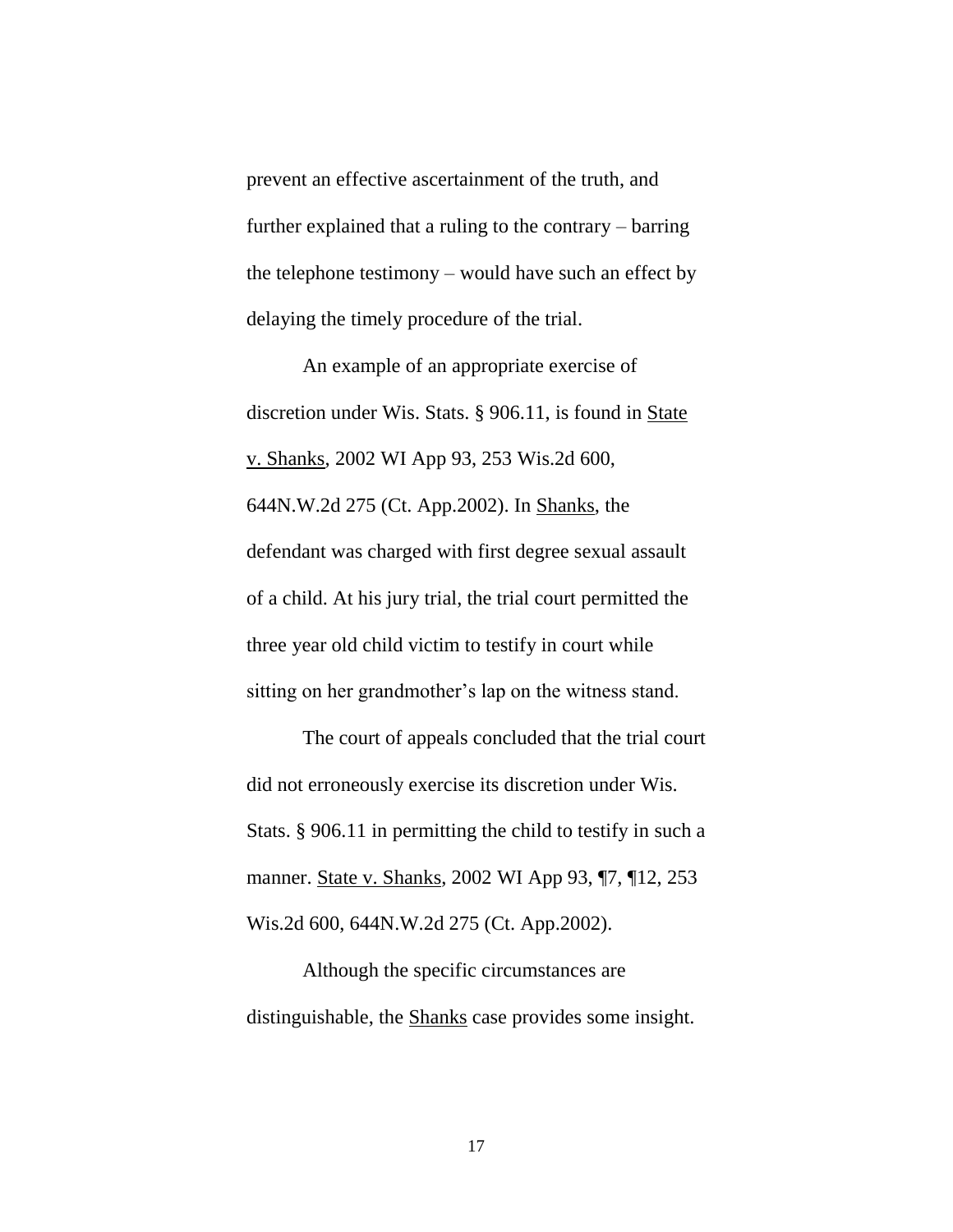Despite the absence of a specific provision in the Wisconsin Statutes that expressly provides for a child witness to testify in a criminal jury trial from the lap of her grandmother, the court of appeals found that the scope of Wis. Stats. § 906.11 provides the trial court with the authority to allow such testimony.

Wis. Stats. § 906.11 provides the trial court with discretion in controlling the mode of interrogation of a witness. As **Shanks** illustrates, that specific grant of discretion permits the court to allow a mode of interrogation that is not expressly described by other statutory provisions. Depending on the particular facts of the case, an appropriate mode of testimony/interrogation might involve a witness testifying by telephone or from the comforting lap of a family member.

In the present case, the trial court applied the appropriate statute and did not erroneously exercise its discretion in ruing that Ms. Pruitt's witness can testify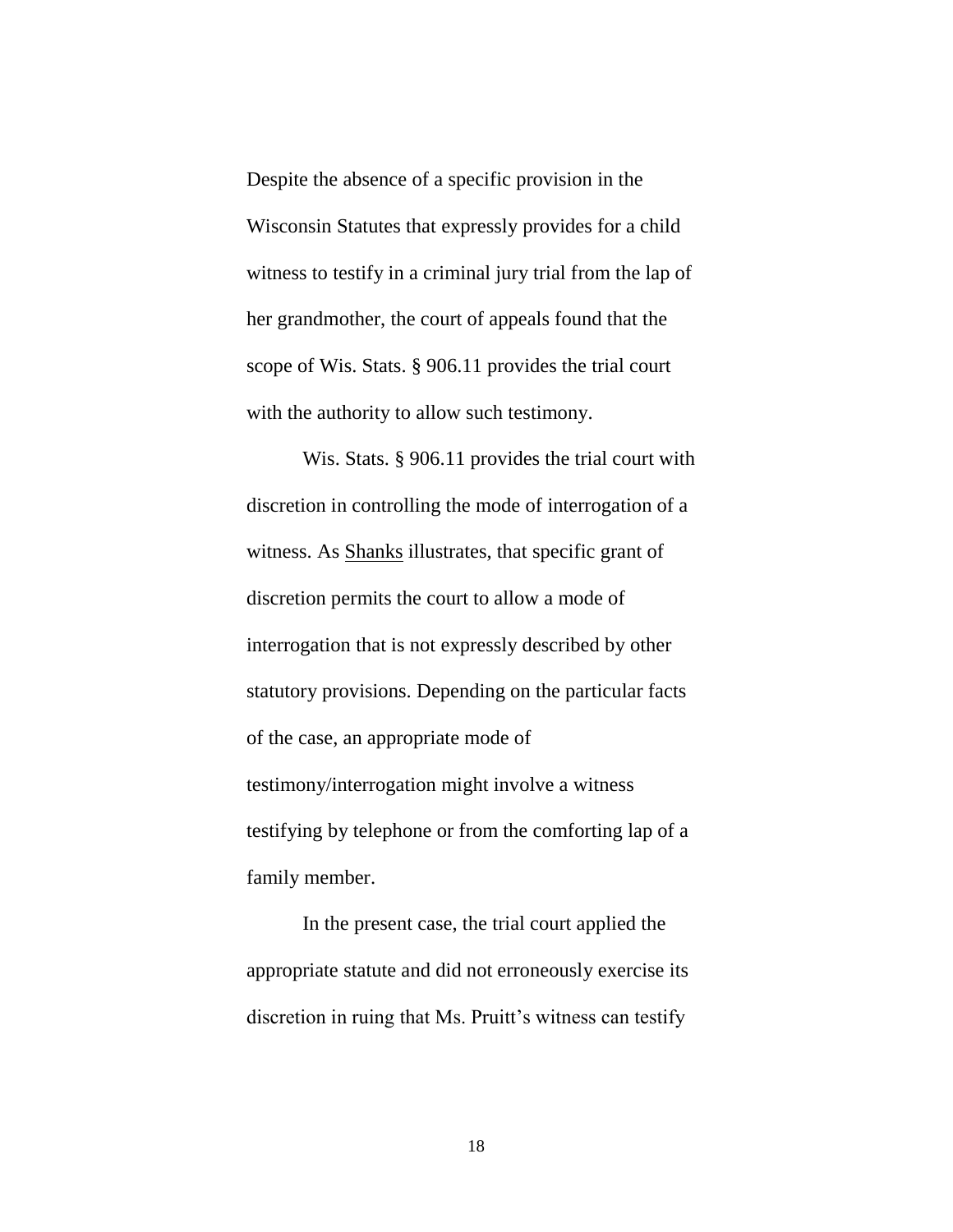by telephone. The trial court relied on a statutory grant of discretion, and properly explained the basis for its decision.

4. The court properly found that the state did not establish good cause for not allowing the defense witness to appear and testify by telephone in this case.

Although Wis. Stats. § 906.11 does not utilize the good cause standard for making determinations under its scope, Ms. Pruitt would further submit that he State did not establish good cause for the court to rule that the witness must testify in person.

The State raised two primary arguments to attempt to establish good cause why the witness should not be permitted to testify by telephone.

The State argued that in-person testimony is necessary so that the jury can assess the demeanor and credibility of the witness. (Brief of Appellant, p.15- 16)(DOC 32:1); (DOC 40:5; Appendix A:5).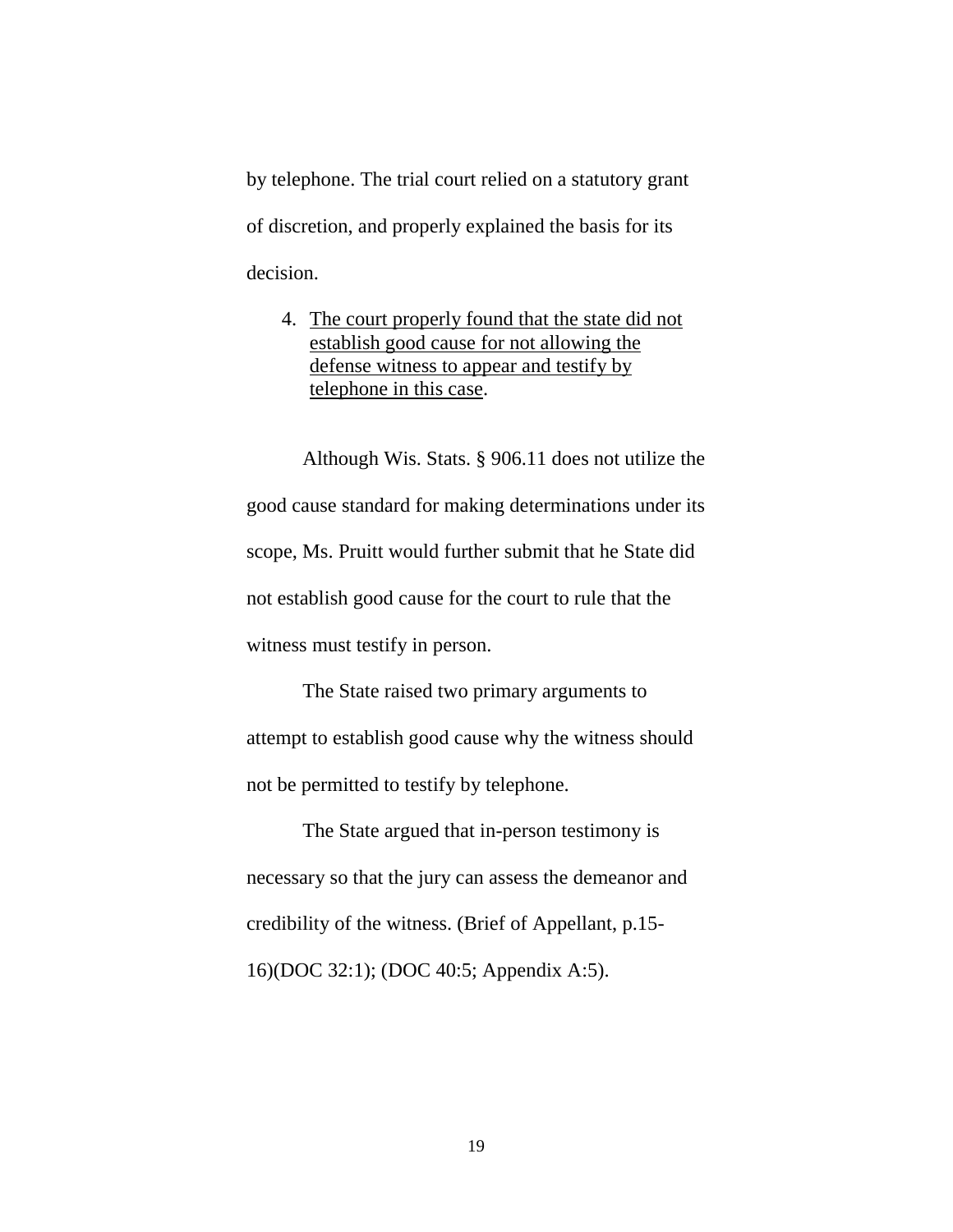Ms. Pruitt would submit that the Wisconsin Statutes and Rules of Evidence provide for numerous instances in which in-person credibility determinations are not essential.

Although hearsay testimony is generally excluded, the rules of evidence provide for a number of exceptions that permit out of court statements to be admitted. For example, Wis. Stats. § 908.03 permits out of court statements that reflect a present sense impression, an excited utterance, or the then-existing emotional state of the declarant. Wis. Stats. § 908.03(24) further permits the court to admit out of court statements even when no specific exception to the prohibition applies.

Such admissible out of court statements are permitted despite the fact that they essentially function as testimony that is not subject to either in-court credibility determinations or cross-examination. The rules of evidence allow for additional types of out of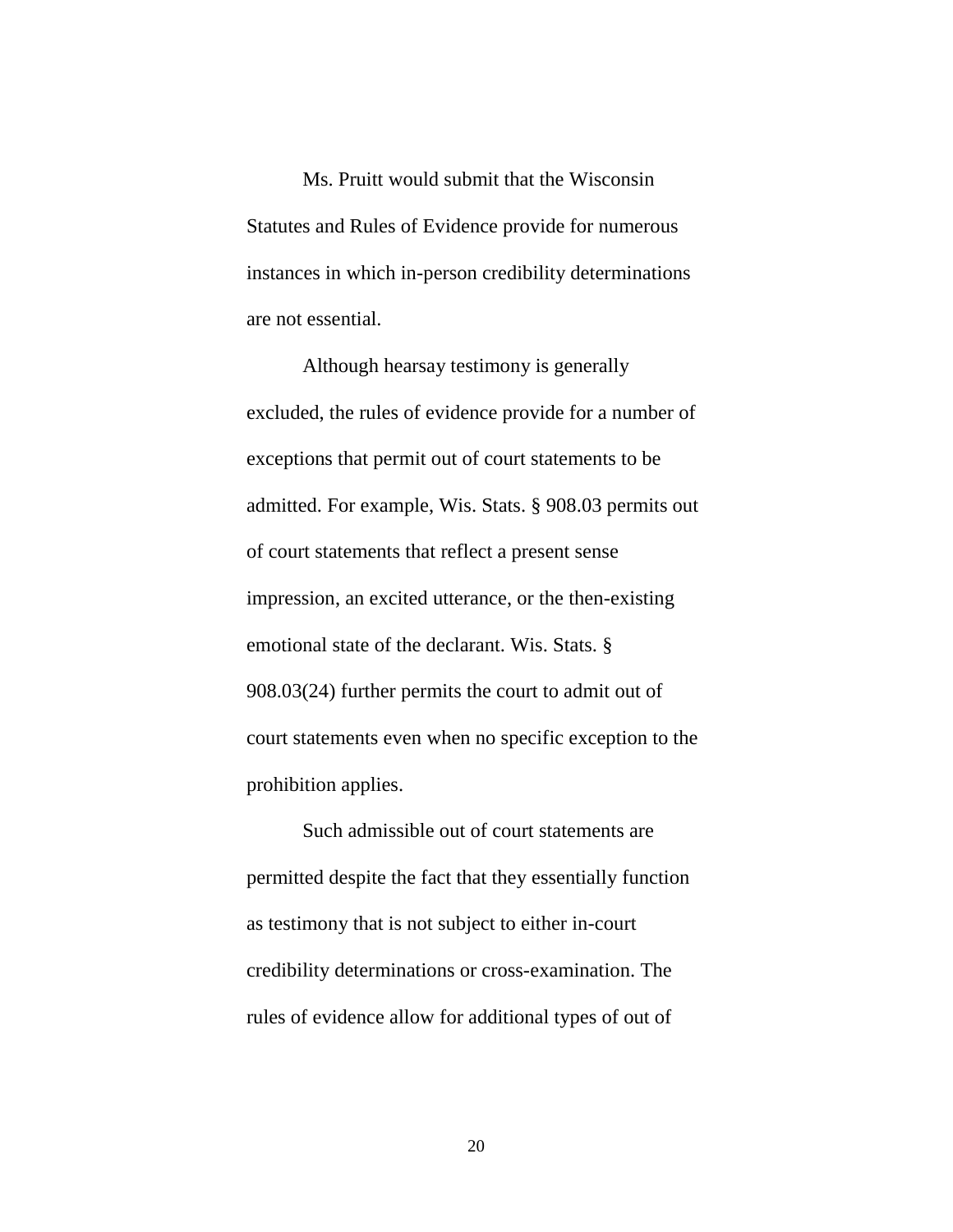court statements to be admitted when there has been an opportunity for cross-examination on those statements.

If the trial court concludes that such a statement is reliable/trustworthy, the court can exercise its discretion and permit the statement to be introduced as evidence. Thus, the rules of evidence recognize that in some instances out of court testimonial statements may be admitted at the trial court's discretion, even though the declarant is not subjected to an in-person credibility assessment by the jury.

Accordingly, the State's general argument about credibility is insufficient to establish specific good cause against the telephone testimony in this case.

The State also asserted that witness telephone testimony should not be allowed because it would not afford the State an opportunity for effective crossexamination. Specifically, the State would not be able to have the telephone witness observe a video played in the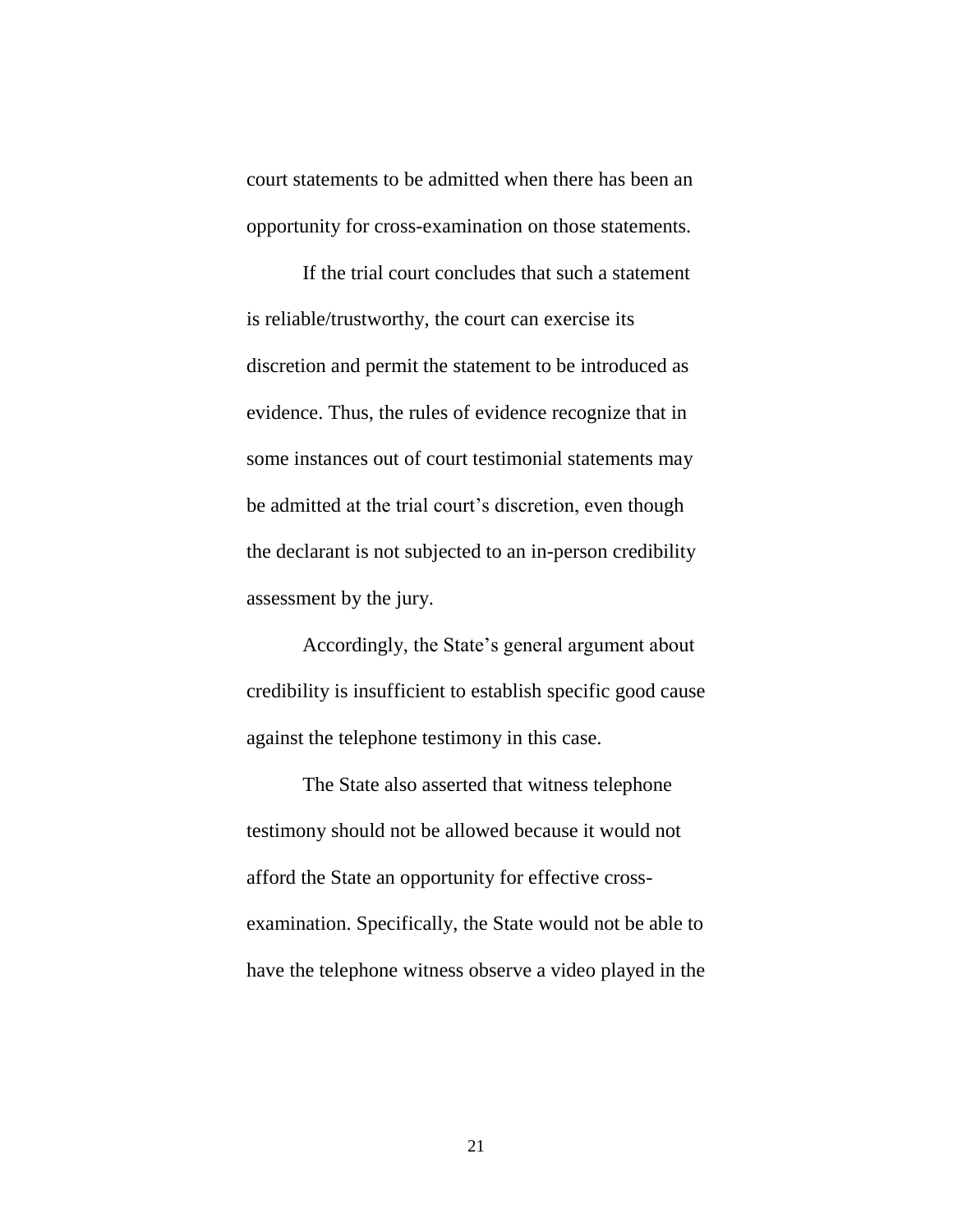courtroom during the witness testimony. (Brief of Appellant, p.16)(DOC 32:2).

However, the State does not explain why the ability to effectively cross-examine the witness hinges on the ability to show the video to the witness during his testimony. Presumably if the witness had telephonically testified in a manner inconsistent with whatever is depicted in the video, the State could have effectively made that point to the jury without having shown the video to the witness during his testimony.

Although not dispositive of the question, the trial court properly noted that the question presented in this case raises no confrontation implication with respect to the defendant. Such an observation does not suggest one-sided fairness (see Brief of Appellant, p.18), but simply makes it clear that the only potential bar to allowing a defense witness to testify by telephone at a criminal trial is the statutes/rules of evidence. There is no underlying constitutional or due process requirement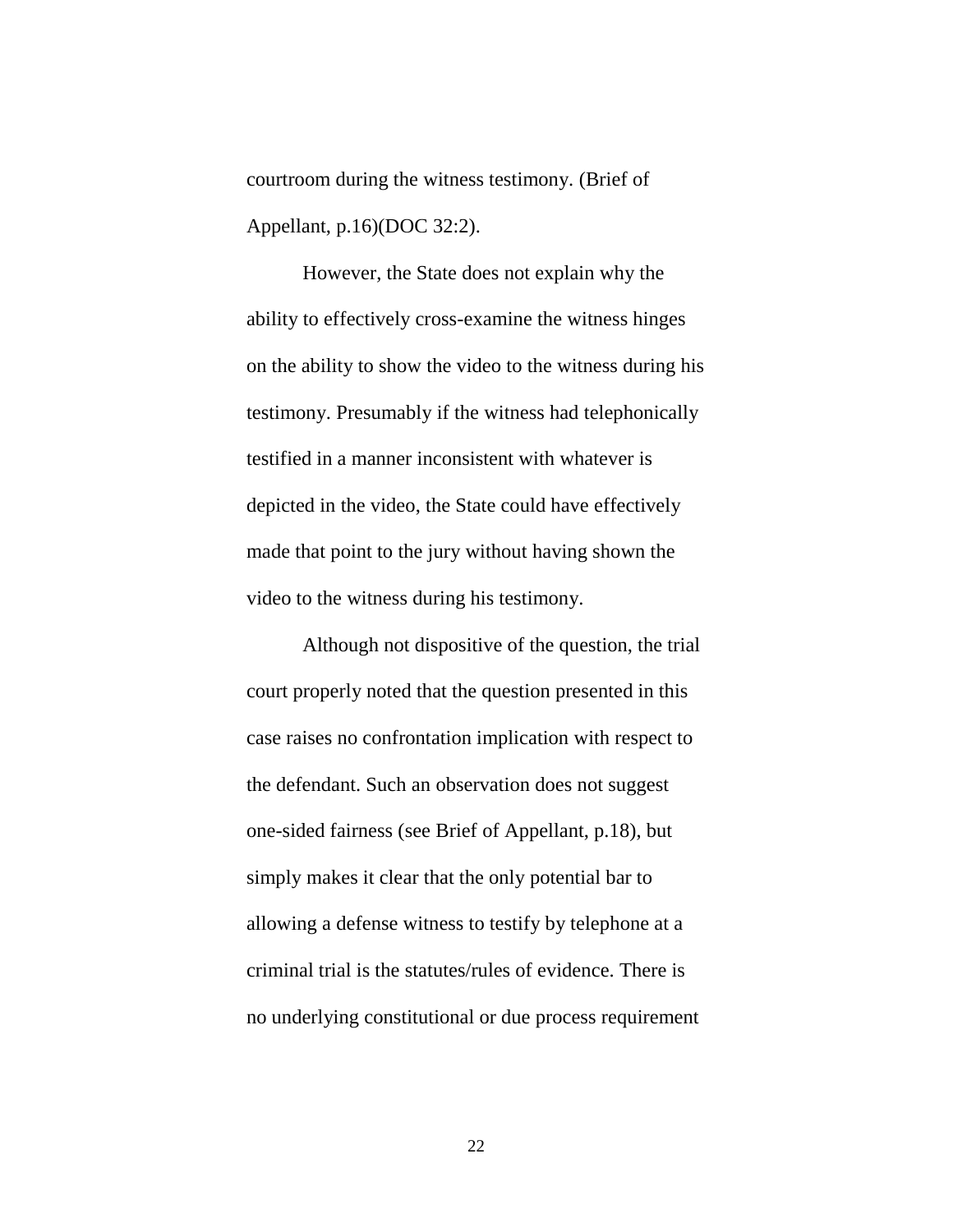that the State be allowed in-person confrontation of the witnesses for the defense.

The arguments raised by the State do not show good cause as to why the witness for the defense should not be permitted to testify by telephone at Ms. Pruitt's criminal jury trial. The State could effectively crossexamine such a witness, and would be free to point out to the jury any deviations between the testimony and the video record. Statutory provisions which allow for the admission of hearsay testimony in certain instances reflect the fact that the law does not always require that a person giving testimony be physically present so the jury can assess his demeanor. Ms. Pruitt would submit that there are more guarantees of trustworthiness in telephone testimony that can be compared to a video record and subjected to cross-examination than in some of the exceptions to the hearsay rule.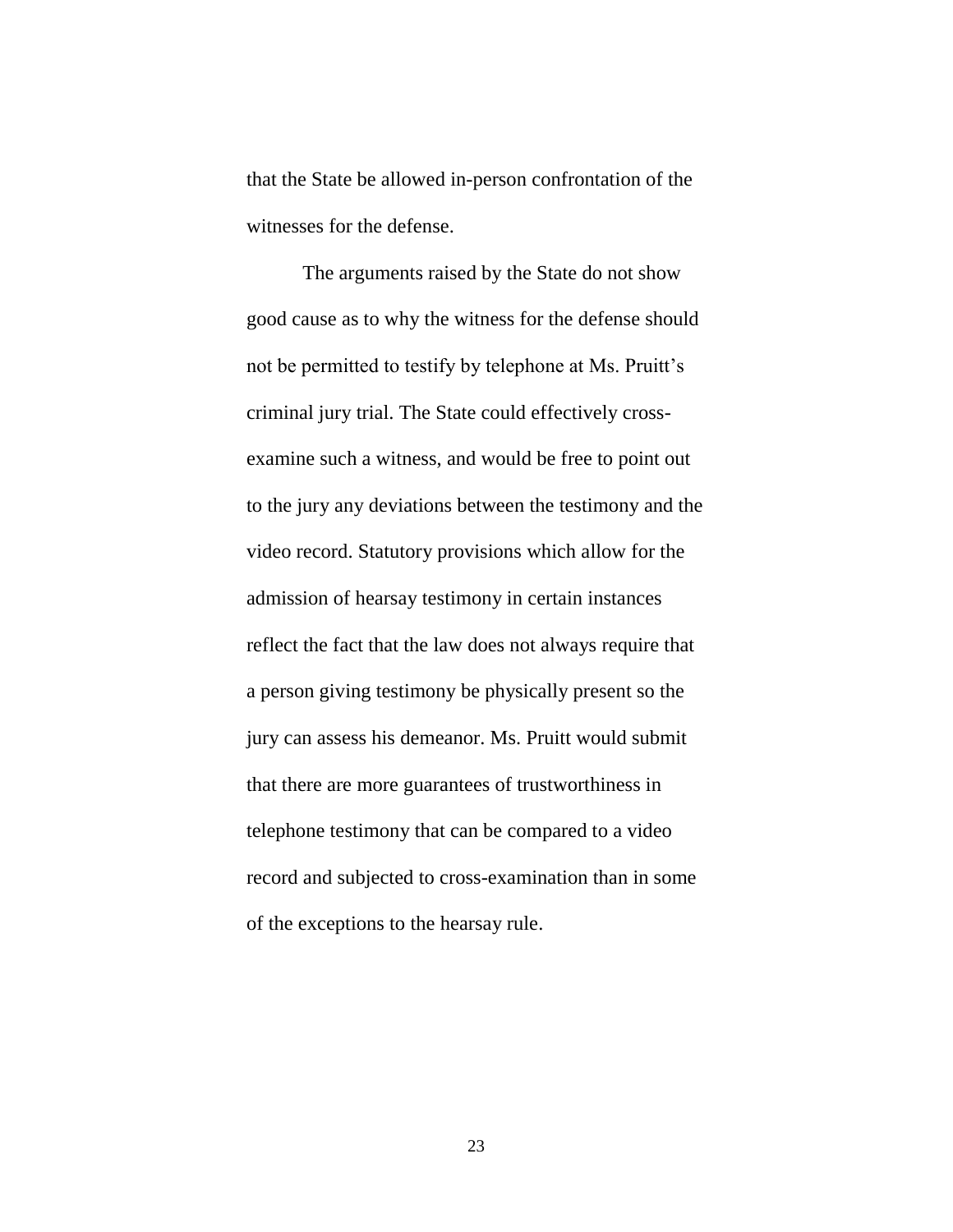Accordingly, the State's argument does not show good cause for the court to refuse to allow the witness to testify by telephone.

### 5. The remaining arguments submitted by the State are unconvincing.

One of the other arguments raised by the State appears to arise from the principle of separation of powers. The argument appears to be that the legislature has had ample opportunity to amend the statutes to expressly permit telephone testimony at jury trials, and the absence of such amendments reflects a legislative intent to bar telephone testimony in jury trials. It is not up to the court, goes the argument, to rewrite the Wisconsin statutes. (Brief of Appellant, p.14-15).

However, the flipside of the argument is that despite ample opportunity to do so, the legislature has not acted to amend the statutes and expressly prohibit telephone testimony at jury trials. Accordingly, the absence of explicit action to the contrary is reflective of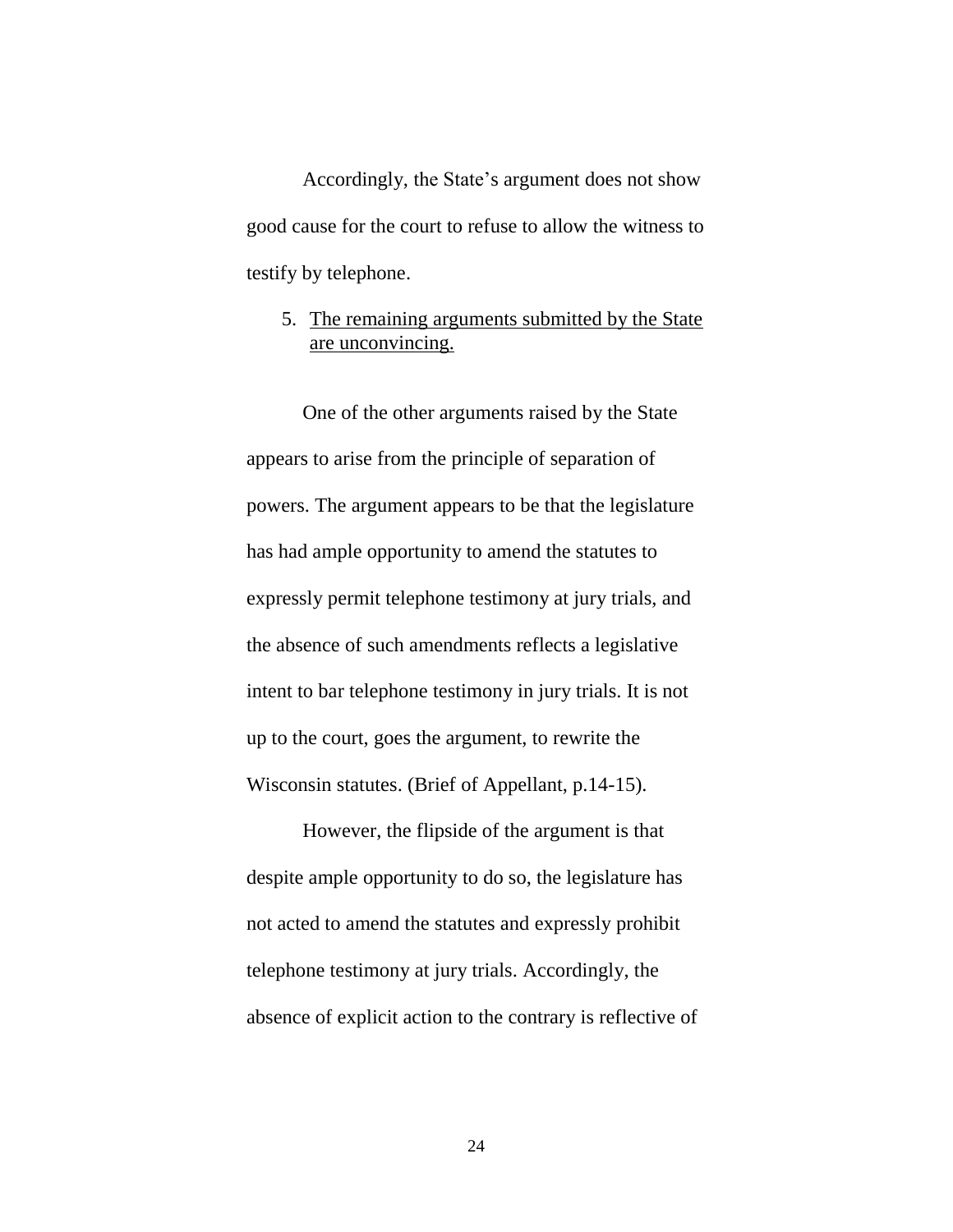a legislative intent that telephone testimony at jury trials is not expressly prohibited, and within the trial court's discretion.

The State also notes the existence of the videoconferencing statute and other statutes that assist with witnesses who are not available to testify in person. (Brief of Appellant, p.19). The State argues that the trial court erred in relying on Wis. Stats. § 906.11 when other provisions provide mechanisms for dealing with witnesses who cannot appear at the trial. (Brief of Appellant, p.19).

None of those statutes are relevant to the question presented in this case. There is no indication that the defense witness would have been able to appear by videoconferencing while out of town. The video deposition statute appears to deal with witness absences that are evident in advance of the trial and allow time for the deposition to be taken prior to the trial, in contrast to the circumstances of this case.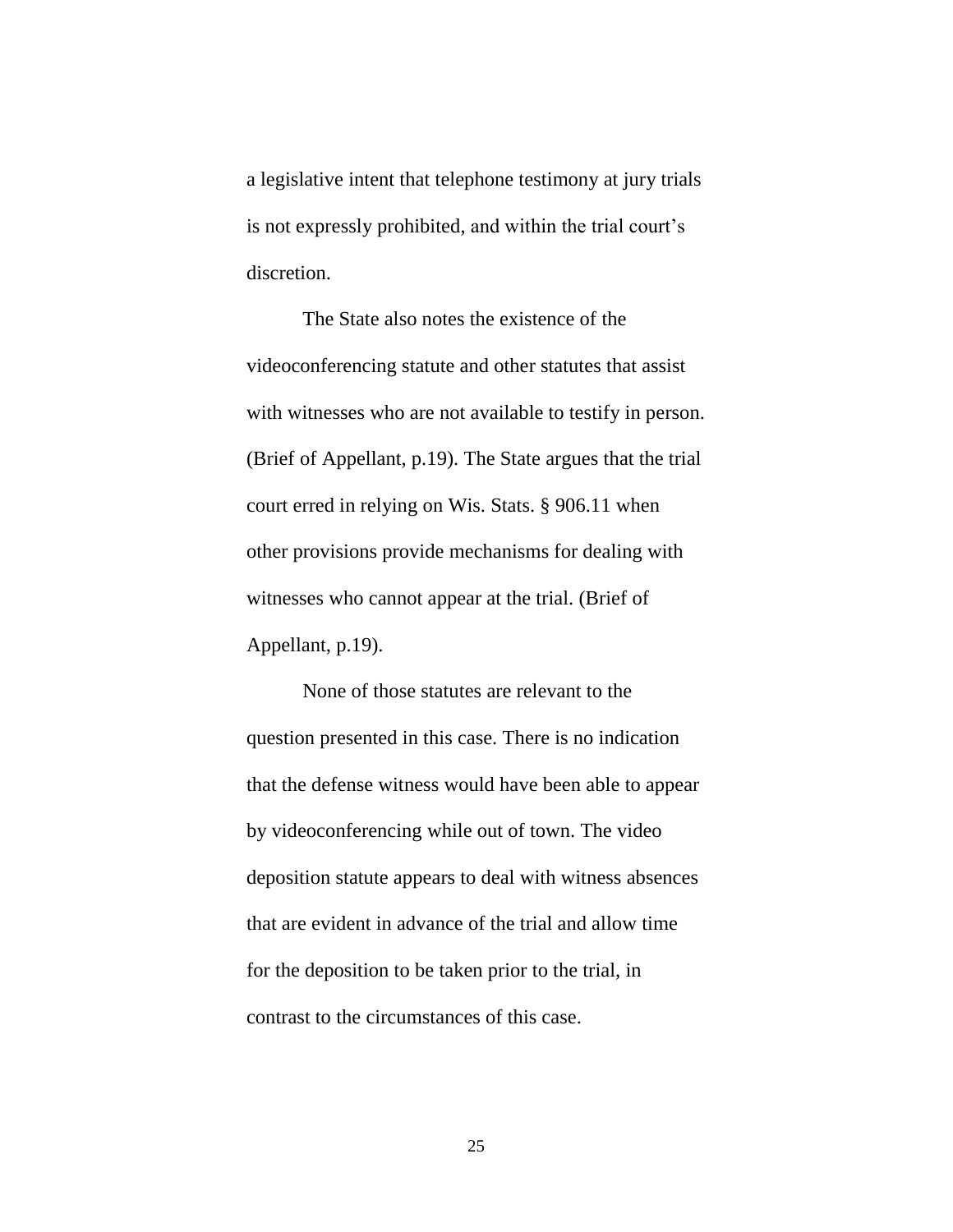The trial court was correct in not looking to these provisions to resolve the question presented because neither of them offered feasible solutions. The trial court properly looked to the rules of evidence for guidance in determining something within the scope of those rules – the manner in which interrogations of witnesses are conducted.

#### **CONCLUSION**

 Ms. Pruitt respectfully requests that this court affirm the decision of the circuit court, permitting Ms. Pruitt's defense witness to testify by telephone at her criminal jury trial.

Dated this 22<sup>nd</sup> day of June, 2016.

Respectfully submitted,

Michael J. Herbert Wisconsin State Bar No. 1059100 10 Daystar Ct., Ste. C Madison, Wisconsin 53704 (608) 249-1211 Attorney for Micha S. Pruitt (on behalf of Wis. State Public Defender/Appellate Division).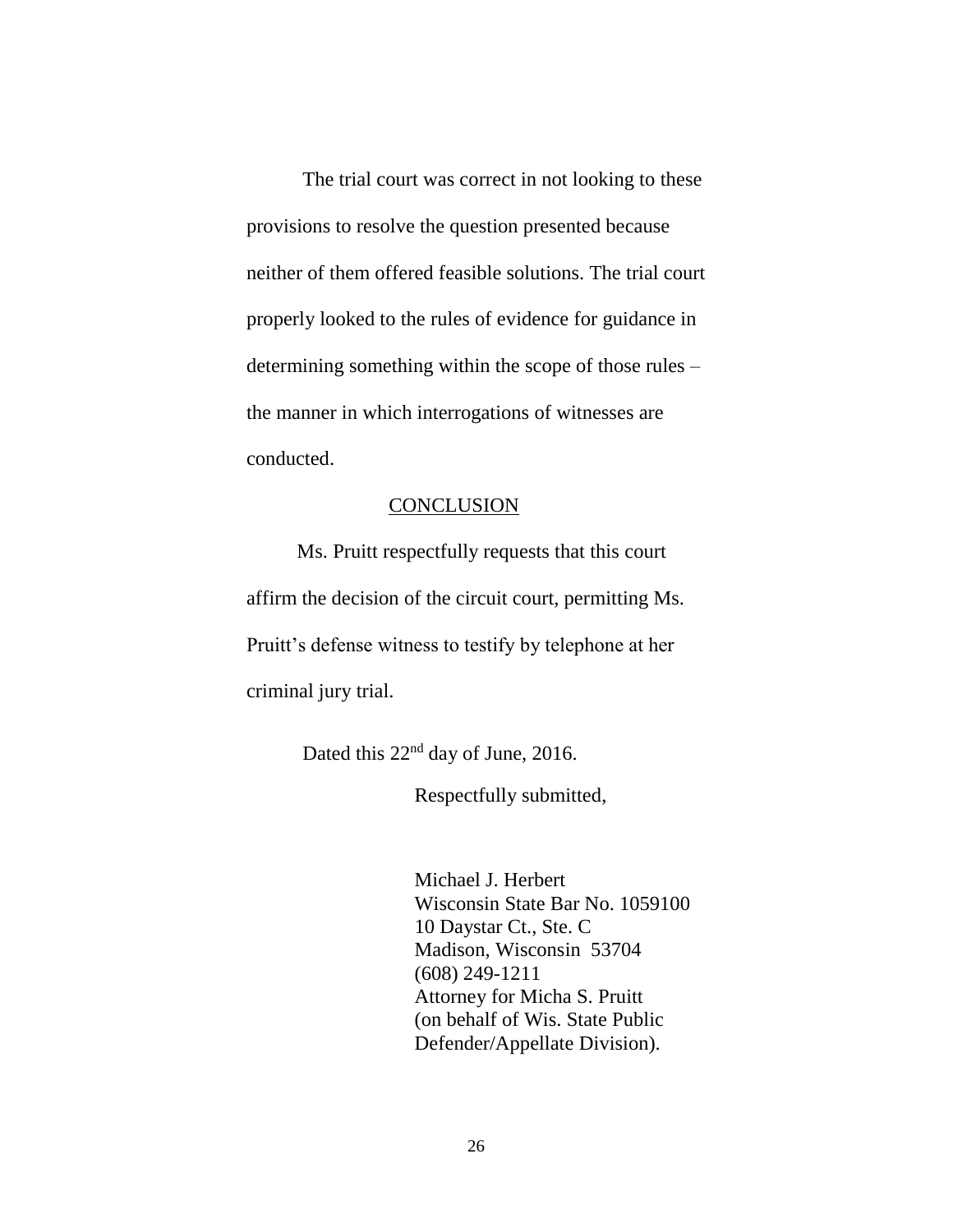Electronic Filing Certification pursuant to Wis. Stats. §809.19(12)(f).

I hereby certify that the text of the electronic copy of this brief is identical to the text of the paper copy of the brief.

\_\_\_\_\_\_\_\_\_\_\_\_\_\_\_\_\_\_\_\_\_\_\_\_\_

\_\_\_\_\_\_\_\_\_\_\_\_\_\_\_\_\_\_\_\_\_\_\_\_\_\_

## Certification of Brief Compliance with Wis. Stats. § 809.19(8)(b) and (c)

I hereby certify that this brief conforms to the rule contained in Wis. Stats. § 809.19(8)(b) and (c) for a brief and appendix produced with a proportional serif font. The length of this brief is 3349 words.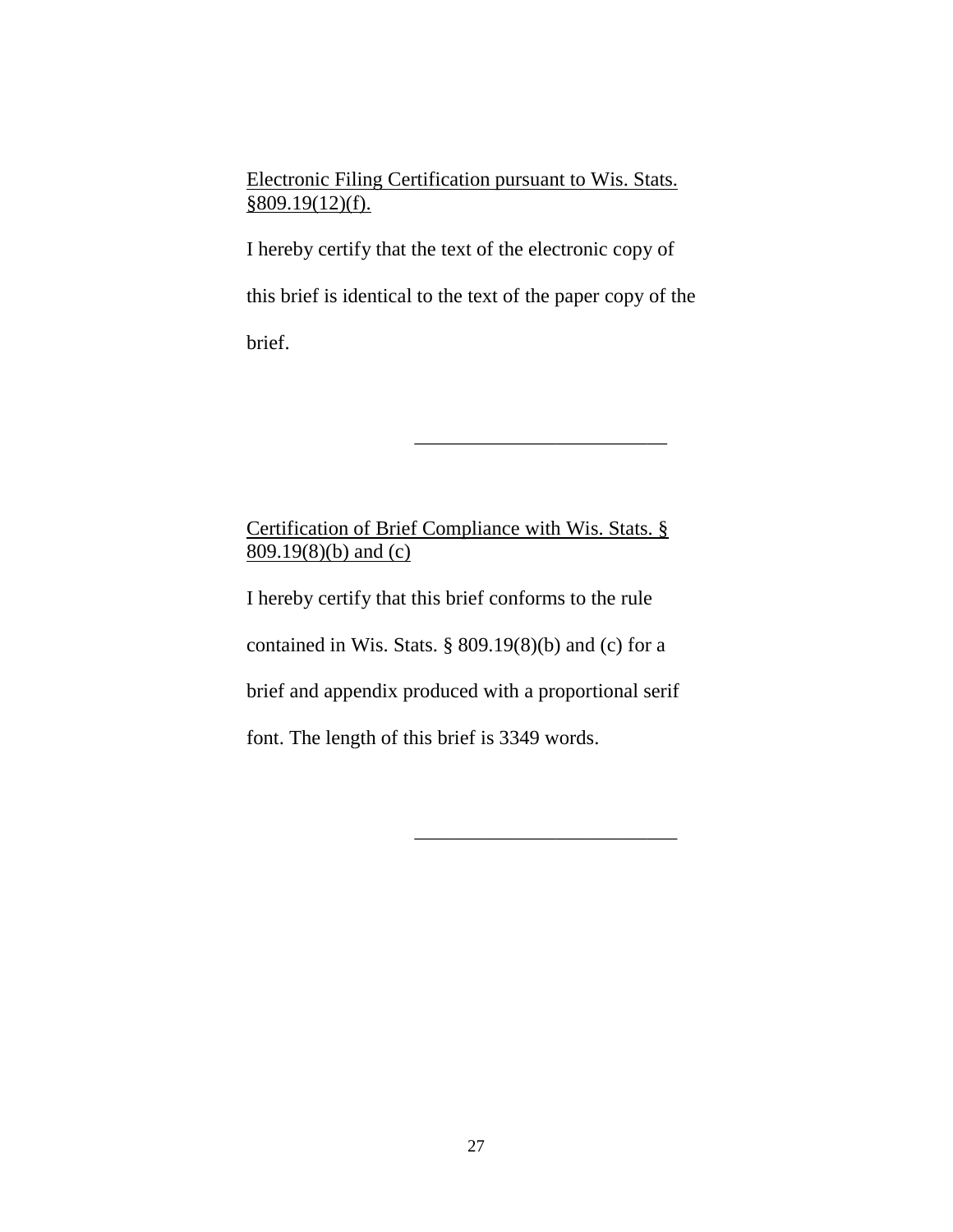## Certification of Appendix Compliance with Wis. Stats. § Wis. Stats. 809.19(2)(a).

I hereby certify that filed with this brief, either as a separate document or as a part of this brief, is an Appendix that complies with Wis. Stats. § 809.19(2)(a) and contains: (1) a table of content; (2) the findings or opinions of the trial court; (3) a copy of any unpublished opinion cited under Wis. Stats. § 809.23(3)(a) or (b); and (4) portions of the record essential to the understanding of the issues raised, including oral or written rulings or decisions showing the trial court's reasoning regarding those issues.

I further certify that if this appeal is taken from a circuit court order or judgment entered in a judicial review of an administrative decision, the appendix contains the findings of fact and conclusions of law, if any, and final decision of the administrative agency.

I further certify that if required by law to be confidential, the portions of the record included in the Appendix are reproduced using first names and last